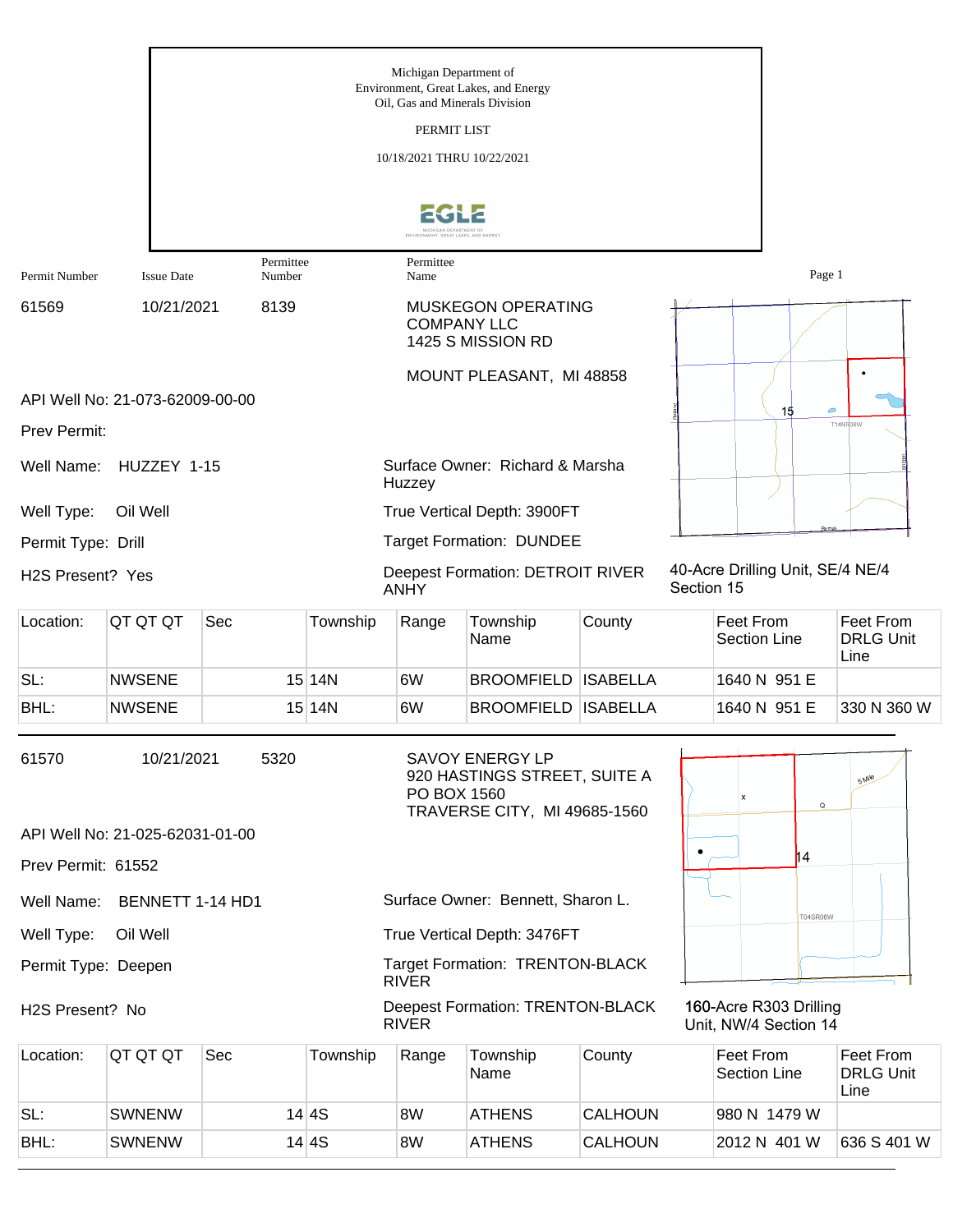Michigan Department of Environment, Great Lakes, and Energy Oil, Gas and Minerals Division Updated Permits 10/18/2021 THRU 10/22/2021**EGLE** 

Permit Number Permittee Number Permittee Name Page 1

**PLUGGING INSTRUCTIONS ISSUED:**

20073 3620

BAUER BROS C/O STERLING OPERATORS 7791 FLAJOLE ROAD BENTLEY, MI 48613

API Well Number: 21-011-20073-00-00

Well Name: POST, LOVELL 9

Plug Inst. Issue Date: 10/6/2021

| Location | <b>IOT OT OT</b> | <b>Sec Township</b> | Range | Township Name     | County         | I Feet From Section<br>Line | <b>Feet From DRLG</b><br>l Unit |
|----------|------------------|---------------------|-------|-------------------|----------------|-----------------------------|---------------------------------|
| ISL:     | ISWNWSE          | 15 I 19N            | 4E    | <b>DEEP RIVER</b> | <b>LARENAC</b> | 1190 N 330 W                | 11190 N 330 W                   |
| BHL:     | ISWNWSE          | 15 I 19N            | 4E    | <b>DEEP RIVER</b> | <b>ARENAC</b>  |                             |                                 |

Comment: App to P&A expires on 10/6/2022

CONSUMERS ENERGY CO

1945 W PARNALL RD JACKSON, MI 49201

API Well Number: 21-005-21507-00-00

Well Name: CONSUMERS POWER 6

Plug Inst. Issue Date: 9/15/2021

| Location | <b>OT OT OT</b> | <b>Sec</b> Township | Range | <b>Township Name</b> | County  | <b>Feet From Section</b><br>Line | <b>Feet From DRLG</b><br>Unit |
|----------|-----------------|---------------------|-------|----------------------|---------|----------------------------------|-------------------------------|
| SL:      | ISWSWSE         | 9 <sup>4N</sup>     | 14W   | <b>OVERISEL</b>      | ALLEGAN | 290 S 75 W                       | 125 S 75 W                    |
| $IBHL$ : | <b>ISWSWSE</b>  | 9 I4N               | 14W   | <b>OVERISEL</b>      | ALLEGAN |                                  |                               |

Comment: App to P&A expires on 9/15/2022

21507 491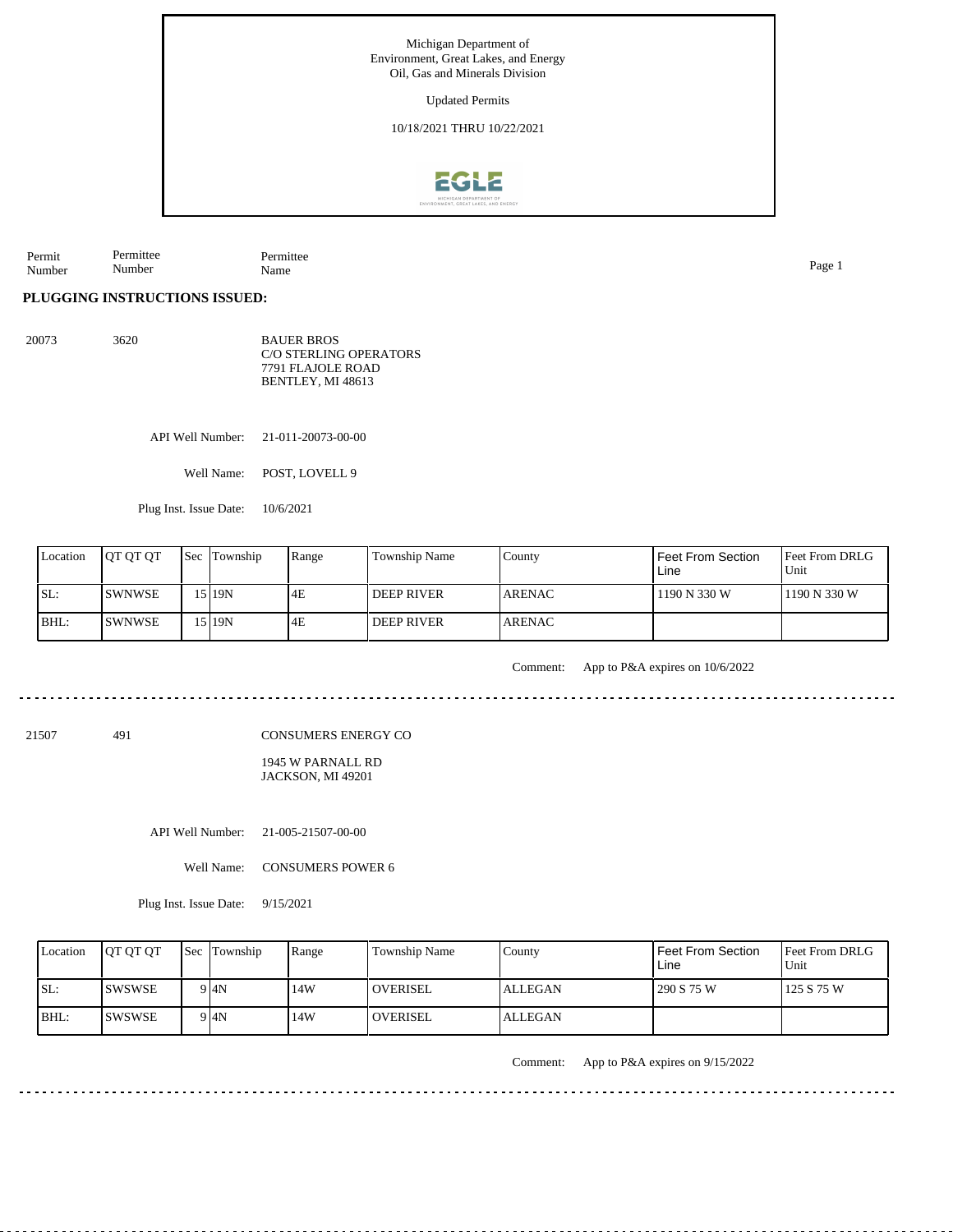Updated Permits

10/18/2021 THRU 10/22/2021



61543 7772 LAMBDA ENERGY RESOURCES LLC Permit Number Permittee Number Permittee<br>Name Name Page 2

12012 Wickchester Suite 300 Houston, TX 77079 USA

API Well Number: 21-141-62297-00-00

Well Name: SNIEZEK 1-31

Plug Inst. Issue Date: 10/12/2021

| Location | <b>IOT OT OT</b> | l Sec | Township          | Range | Township Name | County               | Feet From Section<br>Line | Feet From DRLG<br>Unit |
|----------|------------------|-------|-------------------|-------|---------------|----------------------|---------------------------|------------------------|
| SL:      | <b>NENENW</b>    |       | 6 <sub>33N</sub>  | 4E    | I BISMARCK    | <b>IPRESOUE ISLE</b> | 144 N 2084 W              |                        |
| BHL:     | <b>NESESW</b>    |       | 31 <sub>34N</sub> | 4E    | l BISMARCK    | <b>IPRESOUE ISLE</b> | 756 S 2194 W              | 1579 N 511 E           |

Comment: App to P&A expires on 10/12/2022.

. . . . . . . ت با با با با با با با با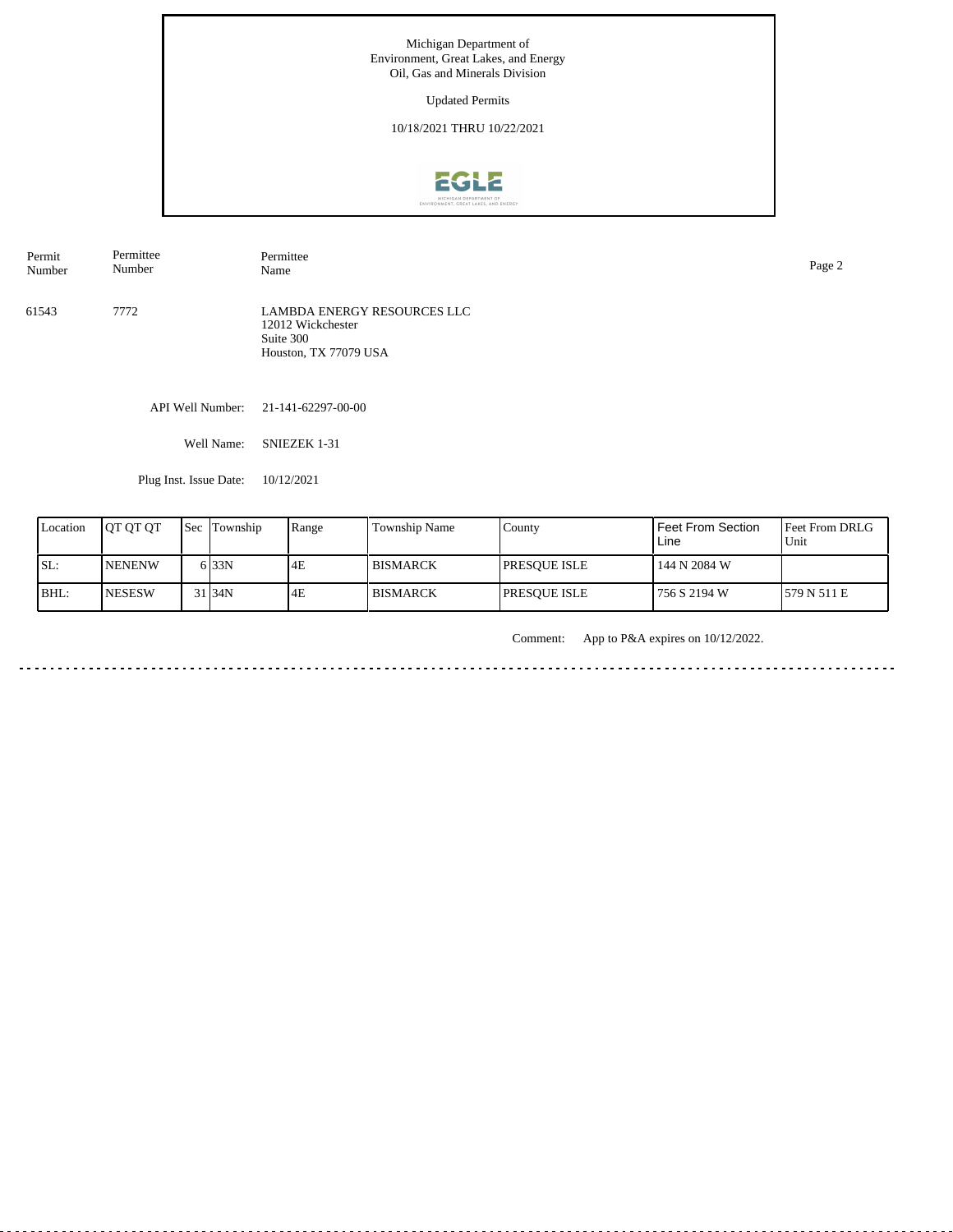Updated Permits

10/18/2021 THRU 10/22/2021



Permit Number Permittee Number Permittee Name Page 3

**RECORD OF WELL PLUGGING:**

13976 491

CONSUMERS ENERGY CO 1945 W PARNALL RD

JACKSON, MI 49201

API Well Number: 21-035-13976-00-00

Well Name: MICHIGAN GAS STORAGE CO 352

Plugging Date: 9/14/2021

| Location   | <b>IOT OT OT</b> | <b>Sec</b> Township | Range | <b>Township Name</b> | County        | <b>Feet From Section</b><br>Line | <b>Feet From DRLG</b><br>Unit |
|------------|------------------|---------------------|-------|----------------------|---------------|----------------------------------|-------------------------------|
| <b>SL:</b> | <b>CNNENW</b>    | 7120N               | ا 5W  | l summerfield        | <b>ICLARE</b> | 640 N 660 E                      | 1660 N 660 E                  |
| BHL:       | <b>ICNNENW</b>   | 7 <sub>120</sub> N  | 5W    | l summerfield        | <b>ICLARE</b> |                                  |                               |

13980 491

CONSUMERS ENERGY CO

1945 W PARNALL RD JACKSON, MI 49201

API Well Number: 21-035-13980-00-00

Well Name: MICHIGAN GAS STORAGE CO 347

Plugging Date: 9/17/2021

| Location | <b>IOT OT OT</b> | <b>Sec</b> Township | Range | Township Name      | County        | l Feet From Section<br>Line | <b>Feet From DRLG</b><br>Unit |
|----------|------------------|---------------------|-------|--------------------|---------------|-----------------------------|-------------------------------|
| ISL:     | <b>CNSWNW</b>    | 8 I20N              | 5W    | <b>SUMMERFIELD</b> | <b>ICLARE</b> | 1660 S 760 W                | 1660 S 760 W                  |
| $IBHL$ : | ICNSWNW          | 8 I 20 N            | 5W    | l SUMMERFIELD      | <b>ICLARE</b> |                             |                               |

 $\sim$   $\sim$  $- - - - - -$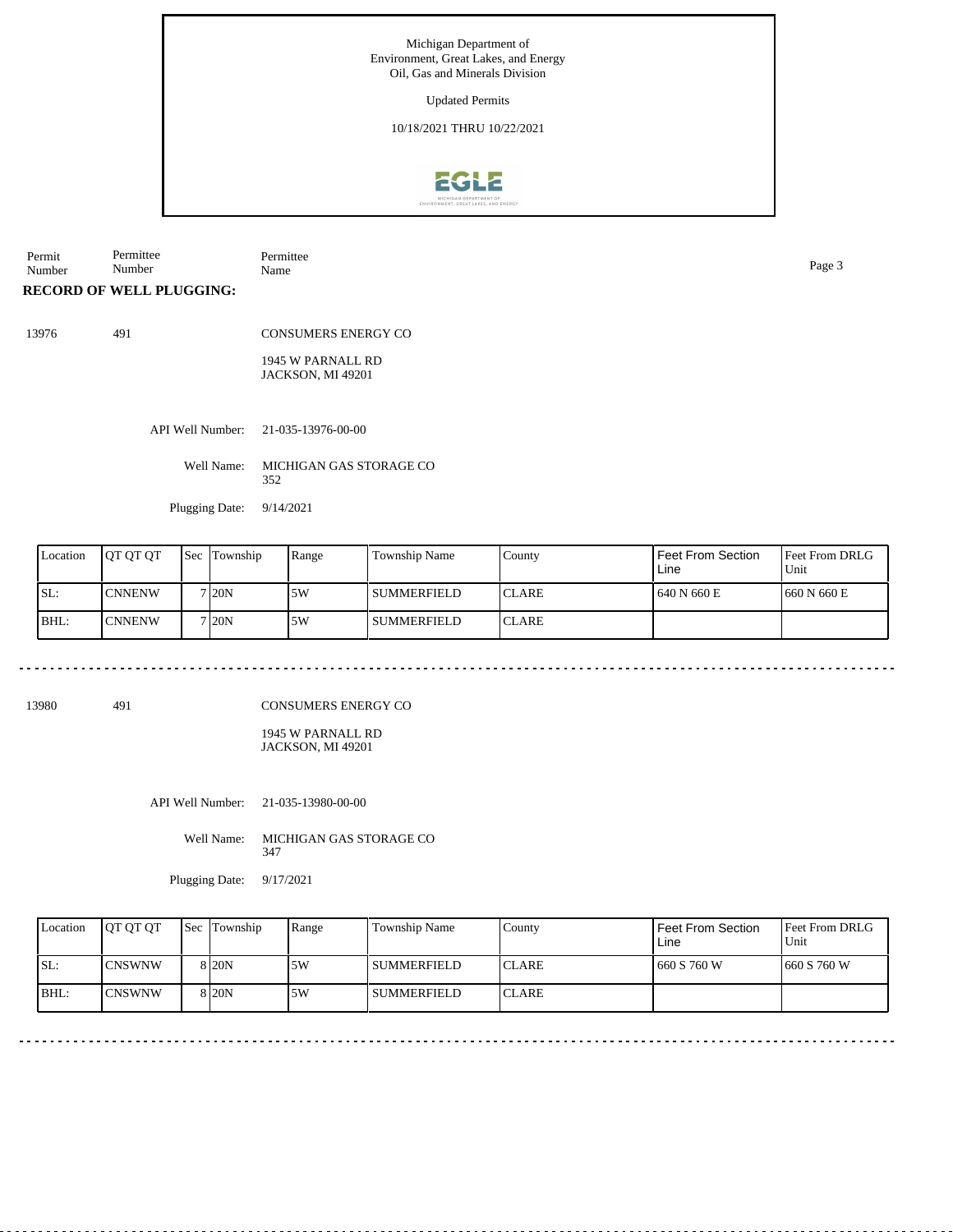Updated Permits

10/18/2021 THRU 10/22/2021



Permit Number Permittee Number

Permittee Name Page 4

14882 491 CONSUMERS ENERGY CO

> 1945 W PARNALL RD JACKSON, MI 49201

API Well Number: 21-035-14882-00-00

Well Name: MICH GAS STORAGE 412

Plugging Date: 9/16/2021

| Location | <b>IOT OT OT</b> | Sec | Township          | Range | Township Name | County        | Feet From Section<br>Line | Feet From DRLG<br>Unit |
|----------|------------------|-----|-------------------|-------|---------------|---------------|---------------------------|------------------------|
| SL:      | <b>CNNESW</b>    |     | 8 <sub>20</sub> N | 15W   | l summerfield | <b>ICLARE</b> | 1 660 N 660 E             | 1660 N 660 E           |
| BHL:     | <b>CNNESW</b>    |     | 8 <sub>20</sub> N | .5W   | l summerfield | <b>ICLARE</b> |                           |                        |

29700 6371

BREITBURN OPERATING LIMITED PARTNERSHIP 1111 BAGBY STREET, SUITE 1600

HOUSTON, TX 77002

API Well Number: 21-137-29700-00-00

Well Name: NORTH MICHIGAN LAND AND OIL 2-29

Plugging Date: 8/29/2018

| Location | <b>OT OT OT</b> | <b>Sec</b> Township | Range | Township Name | County         | Feet From Section<br>Line | <b>Feet From DRLG</b><br>Unit |
|----------|-----------------|---------------------|-------|---------------|----------------|---------------------------|-------------------------------|
| SL:      | <b>INWSENE</b>  | 29 <sub>29N</sub>   | 4W    | <b>HAYES</b>  | <b>IOTSEGO</b> | 1219 S 854 E              | 1219S466W                     |
| BHL:     | <b>INWSENE</b>  | 29 <sub>29N</sub>   | 4W    | <b>HAYES</b>  | <b>IOTSEGO</b> |                           |                               |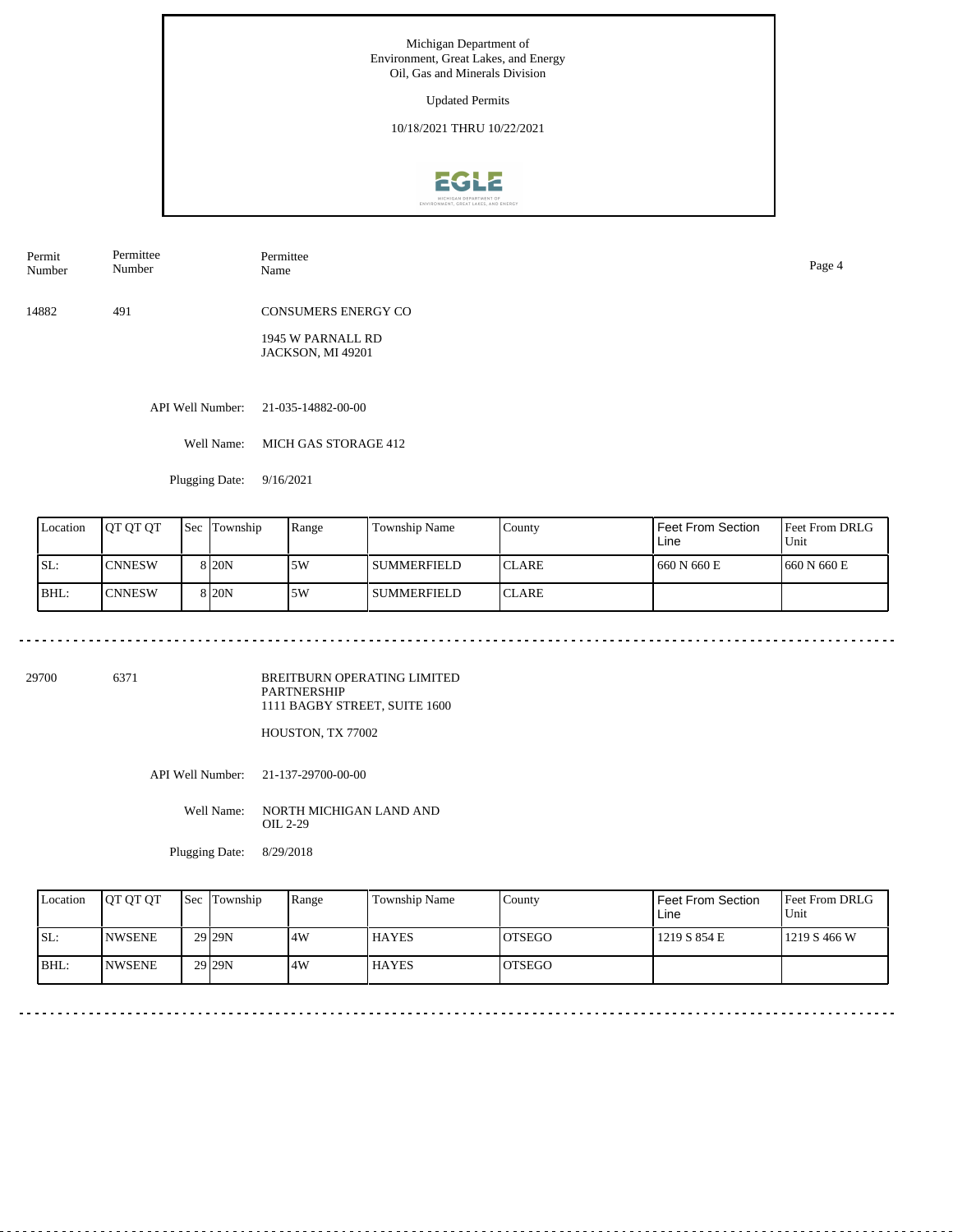Updated Permits

10/18/2021 THRU 10/22/2021



Permit Number Permittee Number

5930 2298 UNION OIL CO OF CALIFORNIA

> 2210 W. PINE RIVER RD. BRECKENRIDGE, MI 48615

API Well Number: 21-035-05930-00-00

Well Name: BICKNELL, JAMES S B-8

Permittee

Plugging Date: 5/25/2021

| Location | <b>IOT OT OT</b> | Sec | Township | Range | Township Name | County       | Feet From Section<br>Line | <b>Feet From DRLG</b><br>Unit |
|----------|------------------|-----|----------|-------|---------------|--------------|---------------------------|-------------------------------|
| SL:      | N2NESE           |     | 28 19N   | 16W   | l REDDING     | <b>CLARE</b> | 330 N 660 E               |                               |
| BHL:     | <b>N2NESE</b>    |     | 28 19N   | 16W   | l REDDING     | <b>CLARE</b> |                           |                               |

61509 6310

CORE ENERGY LLC

1011 NOTEWARE DRIVE TRAVERSE CITY, MI 49686

API Well Number: 21-137-62006-00-00

Well Name: BUCKHORN 3-23

True Vertical Depth: 5324

Plugging Date: 10/5/2021

Feet From DRLG Unit 1015 S 799 E 2216 S 239 E 1563 N 513 W Feet From Section Line County OTSEGO OTSEGO Location QT QT QT Sec Township Range Township Name SL: BHL: NENESE NWSWNW Township 22 31N 23 31N 1W 1W CHARLTON **CHARLTON** 

Name Page 5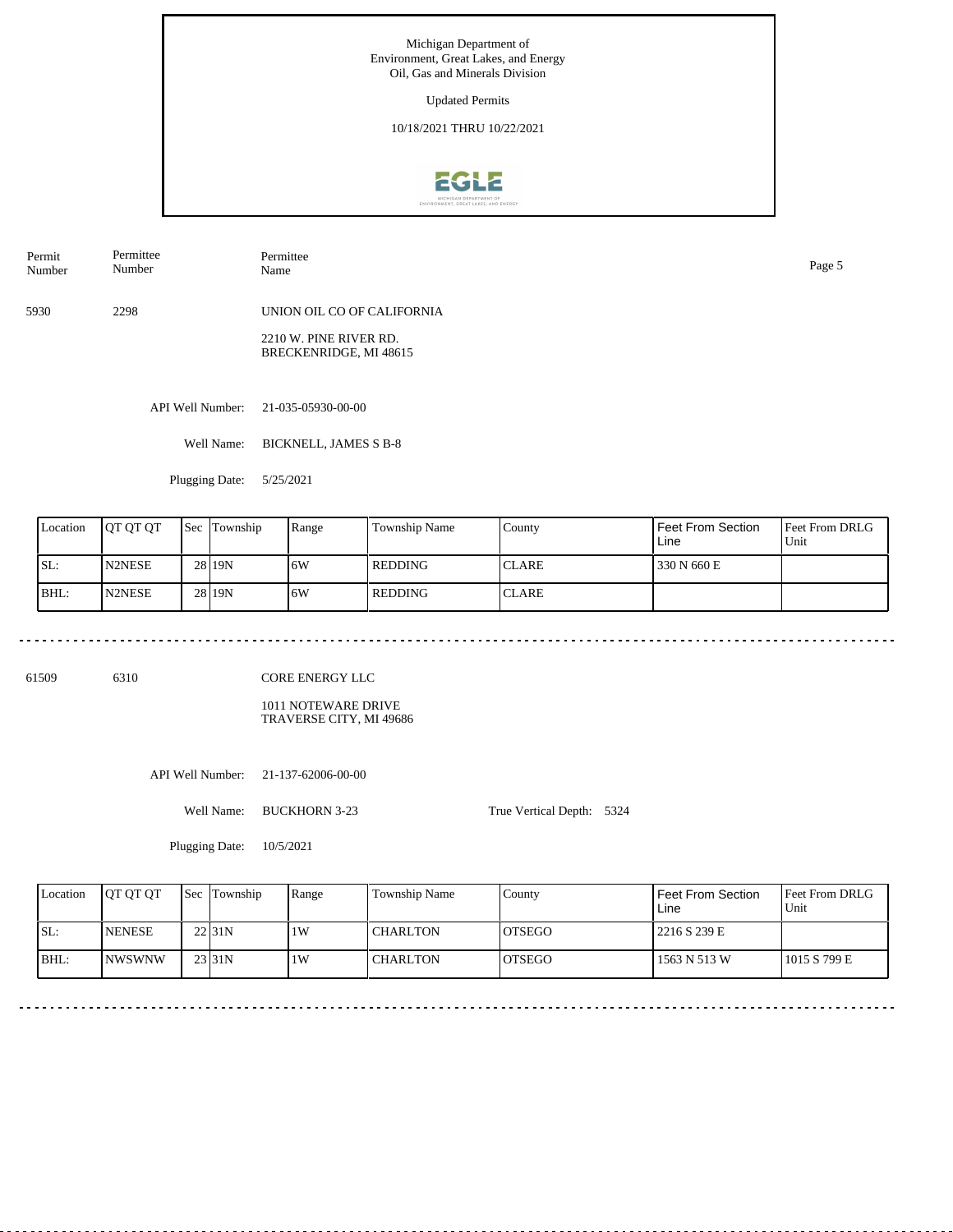Updated Permits

10/18/2021 THRU 10/22/2021



Permit Number Permittee Number Permittee Name Page 6

## **APPLICATIONS TO CHANGE WELL STATUS:**

20964 491

CONSUMERS ENERGY CO

1945 W PARNALL RD JACKSON, MI 49201

API Well Number: 21-035-20964-00-00

Well Name: M G S C 940

Approval Date: 3/30/2021

| Location | <b>JOT OT OT</b> | <b>Sec</b> Township | Range | <b>Township Name</b> | County        | <b>Feet From Section</b><br>Line | <b>Feet From DRLG</b><br>Unit |
|----------|------------------|---------------------|-------|----------------------|---------------|----------------------------------|-------------------------------|
| SL:      | <b>INENWSE</b>   | 120N                | 16W   | <b>WINTERFIELD</b>   | <b>ICLARE</b> | 100 N 1220 W                     | 100 N 1220 W                  |
| BHL:     | <b>INENWSE</b>   | 120N                | 16W   | <b>WINTERFIELD</b>   | <b>ICLARE</b> |                                  |                               |

Proposed Rework: ACOWS to clean well, log, underream, and return well to ACOWS to Underream Open Hole

28064 4428

MID MICHIGAN GAS STORAGE CO PO BOX 2446

HOUSTON, TX 77252-2446 USA

API Well Number: 21-035-28064-00-00

Well Name: MCGC L-114

Approval Date: 10/15/2021

| Location | <b>OT OT OT</b> | <b>Sec Township</b> | Range | Township Name  | County       | Feet From Section<br>Line | <b>Feet From DRLG</b><br>Unit |
|----------|-----------------|---------------------|-------|----------------|--------------|---------------------------|-------------------------------|
| ISL:     | <b>ISESENW</b>  | 17 18N              | .5W   | <b>LINCOLN</b> | <b>CLARE</b> | 40 S 594 E                | 140 S 594 E                   |
| BHL:     | <b>ISESENW</b>  | 17 18N              | 5W    | <b>LINCOLN</b> | <b>CLARE</b> |                           |                               |

Proposed Rework: Temporarily Abandoned Comment: ACOWS for TA expires on 10/15/2022

service expires on 3/30/2022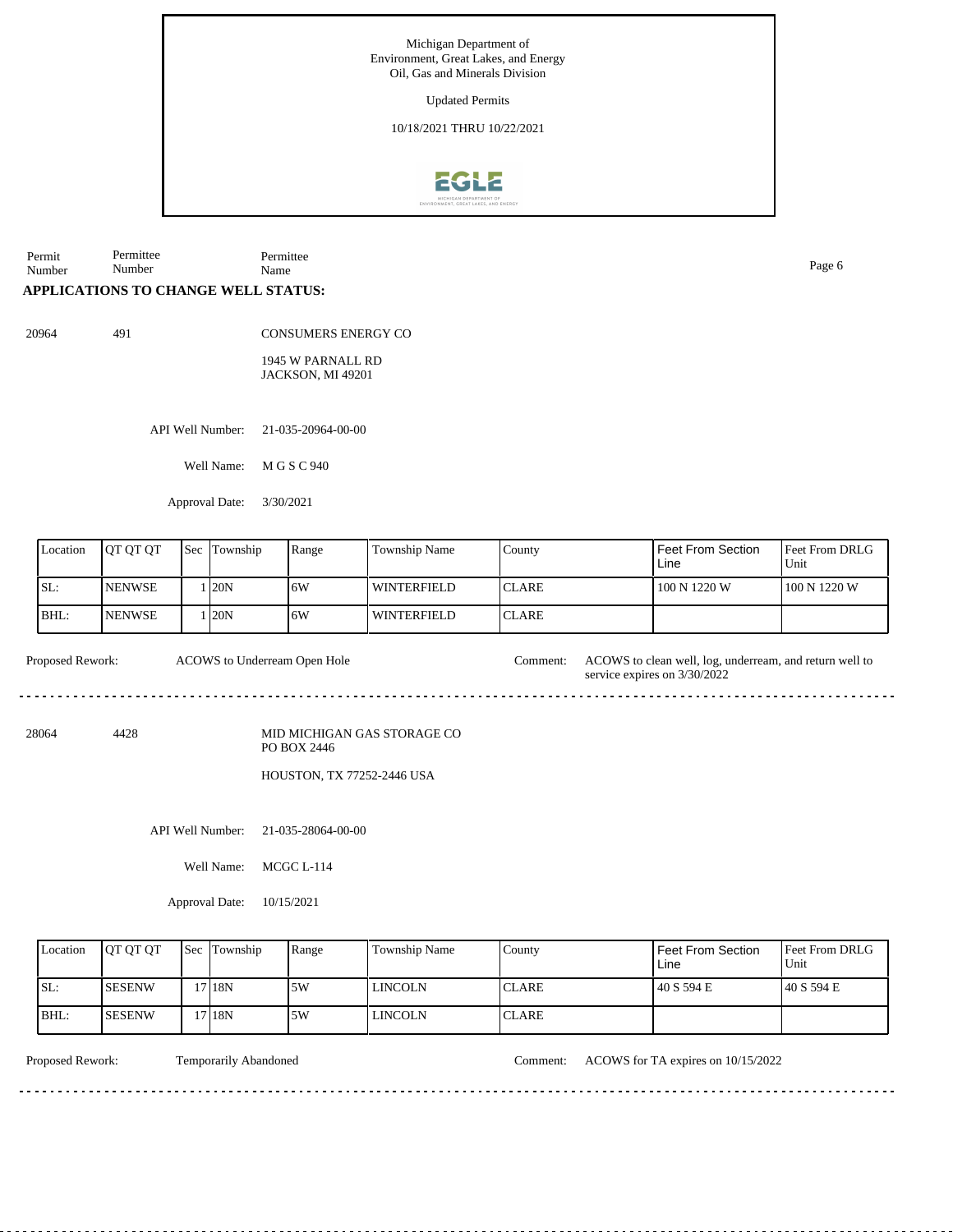Updated Permits

10/18/2021 THRU 10/22/2021



| Permit | Permittee | Permittee |
|--------|-----------|-----------|
| Number | Number    | Name      |

28146 4428 MID MICHIGAN GAS STORAGE CO PO BOX 2446

HOUSTON, TX 77252-2446 USA

API Well Number: 21-035-28146-00-00

Well Name: MCGC L-66

Approval Date: 10/15/2021

| Location | <b>JOT OT OT</b> | <b>Sec</b> Township | Range | Township Name | County        | Feet From Section<br>Line | <b>Feet From DRLG</b><br>Unit |
|----------|------------------|---------------------|-------|---------------|---------------|---------------------------|-------------------------------|
| ISL:     | <b>INENESW</b>   | 19 I 18 N           | 5W    | l lincoln     | <b>ICLARE</b> | 127 N 70 E                | 127 N 70 E                    |
| BHL:     | <b>INENESW</b>   | 19 <sub>18N</sub>   | 5W    | l lincoln     | <b>ICLARE</b> |                           |                               |

<u>. . . . . . . . . . . . . . . . .</u>

بالمرابط بالمربط

Proposed Rework: Temporarily Abandoned Comment: ACOWS for TA expires on 10/15/2022

38817 6352

CHRISTIAN OIL CO INC

2589 30TH STREET ALLEGAN, MI 49010

API Well Number: 21-093-38817-00-00

Well Name: LINTEMUTH 1-17

Approval Date: 10/11/2021

| Location | <b>OT OT OT</b> | <b>Sec</b> Township | Range | Township Name | County             | Feet From Section<br>Line | <b>Feet From DRLG</b><br>Unit |
|----------|-----------------|---------------------|-------|---------------|--------------------|---------------------------|-------------------------------|
| ISL:     | <b>ICNSESW</b>  | 712N                | 3E    | <b>TOSCO</b>  | <b>ILIVINGSTON</b> | 1660 S 660 E              | 1980 N 660 W                  |
| IBHL:    | <b>CNSESW</b>   | 17 I 2N             | 3E    | <b>IOSCO</b>  | LIVINGSTON         |                           |                               |

ACOWS for Miscellaneous

Proposed Rework: ACOWS to plugback to Traverse Limestone and perf / test formation expires on 12/31/2021

<u>. . . . . . . . . . .</u>

Name Page 7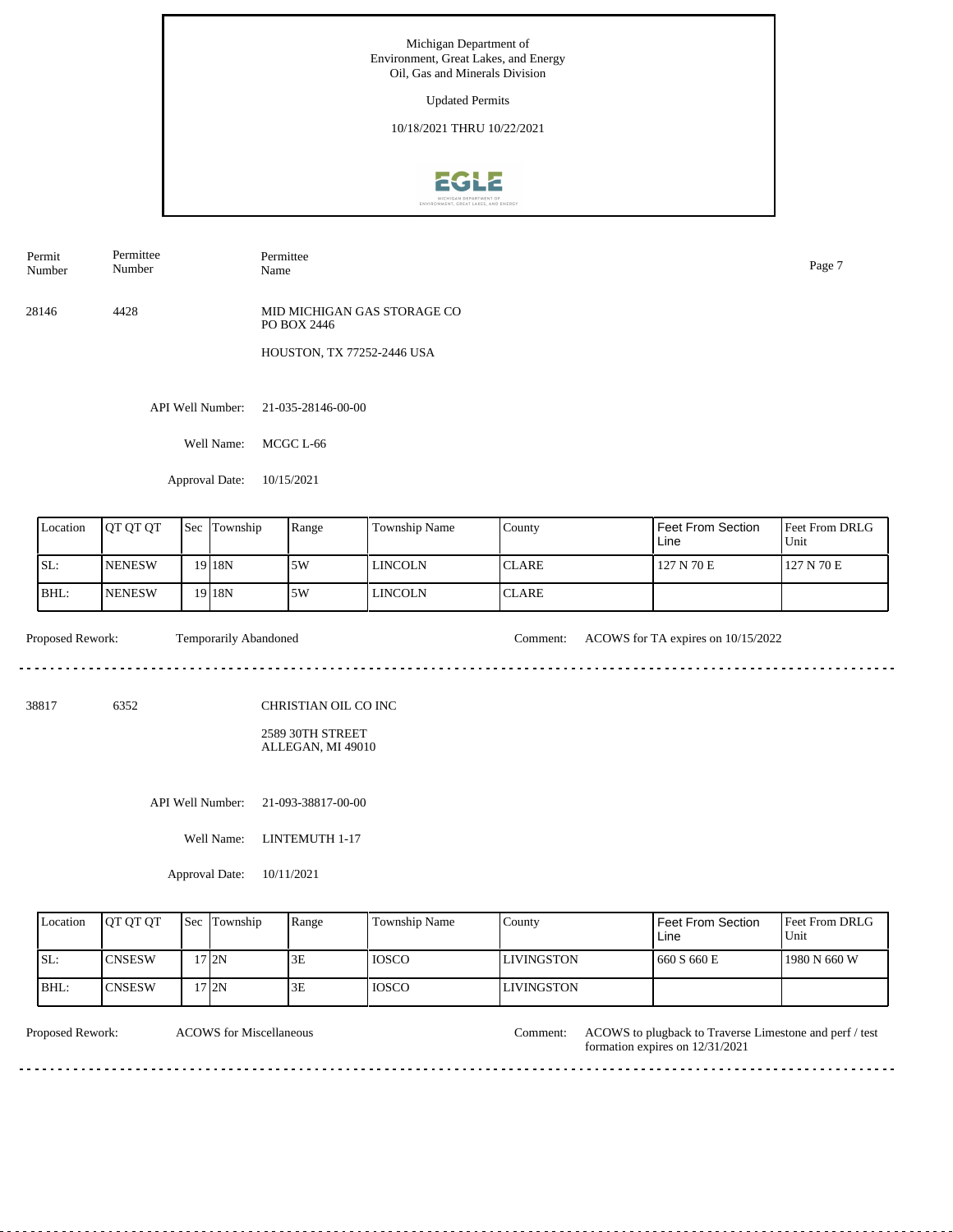Updated Permits

10/18/2021 THRU 10/22/2021



| Permit<br>the contract of the contract of the<br>Number | Permitte<br>$\sim$ $\sim$<br>Numbe | Permittee<br>Name | Page |
|---------------------------------------------------------|------------------------------------|-------------------|------|
|---------------------------------------------------------|------------------------------------|-------------------|------|

9105 4428 MID MICHIGAN GAS STORAGE CO PO BOX 2446

HOUSTON, TX 77252-2446 USA

API Well Number: 21-035-09105-00-00

Well Name: HOLBROOK ET AL 1

Approval Date: 10/15/2021

| Location | <b>IOT OT OT</b> | <b>Sec Township</b> | Range | <b>Township Name</b> | County        | Feet From Section<br>Line | Feet From DRLG<br>Unit |
|----------|------------------|---------------------|-------|----------------------|---------------|---------------------------|------------------------|
| SL:      | <b>CNNW</b>      | 9 <sup>18</sup> N   | 16W   | <b>FREEMAN</b>       | <b>ICLARE</b> | 1320 S 1320 W             | 1320 N 1320 E          |
| $BHL$ :  |                  | 918 <sub>N</sub>    | 16W   | <b>FREEMAN</b>       | <b>ICLARE</b> |                           |                        |

 $\sim$   $\sim$ 

Proposed Rework: Temporarily Abandoned Comment: ACOWS for TA expires on 10/15/2022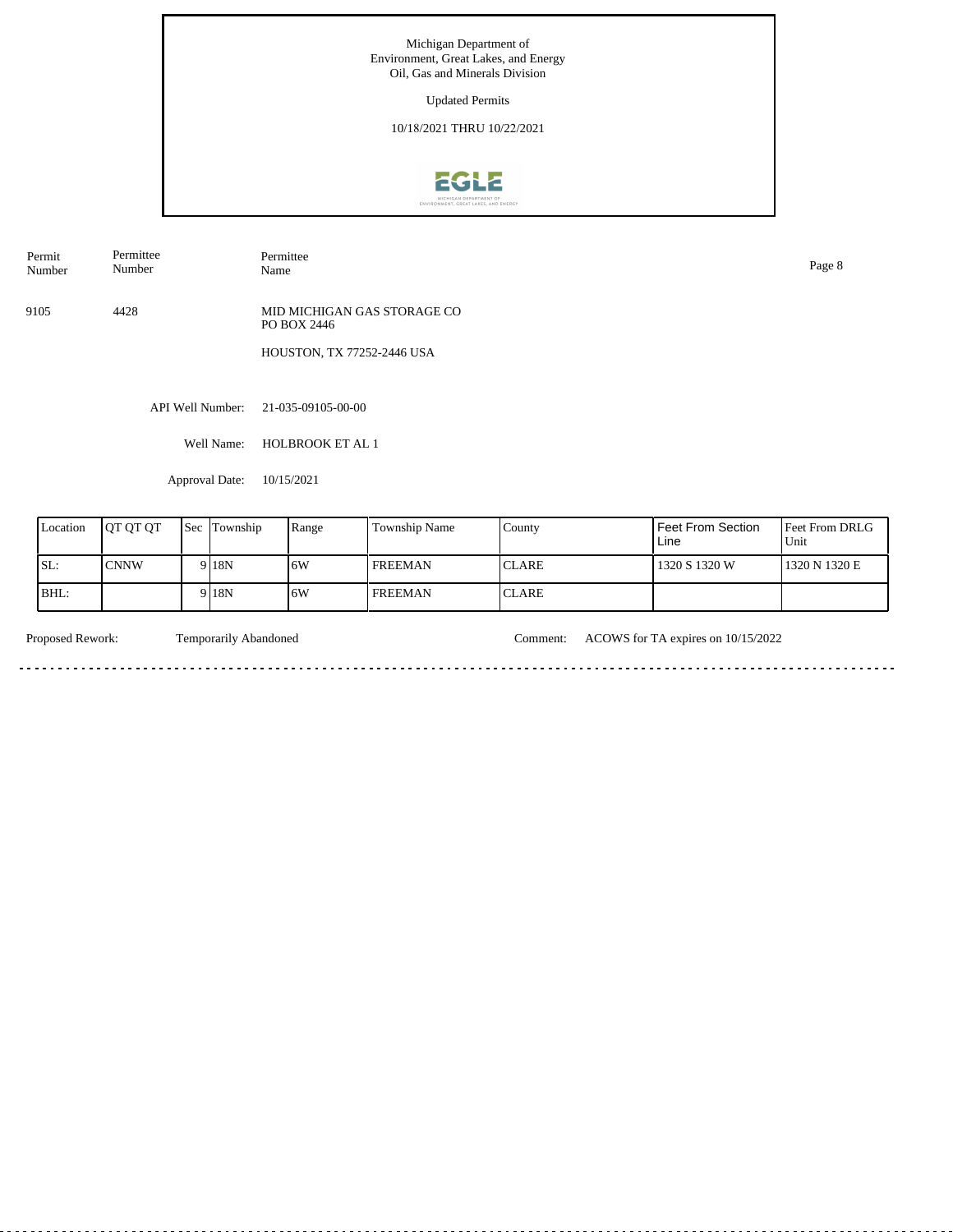Updated Permits

10/18/2021 THRU 10/22/2021



Permit Number Permittee Number Permittee Name Page 9

## **RECORD OF CHANGE OF WELL STATUS:**

| 10110 | 7772 | <b>LAMBDA ENERGY RESOURCES LLC</b> |
|-------|------|------------------------------------|
|       |      | 12012 Wickchester                  |
|       |      | Suite 300                          |
|       |      | Houston, TX 77079 USA              |

API Well Number: 21-113-10110-00-00

Well Name: WILSON, EDNA CORNELL ET AL 1

Change Date: 6/21/2021

| Location | <b>IOT OT OT</b>                | Sec | Township | Range | Township Name | County            | Feet From Section<br>Line | <b>Feet From DRLG</b><br>Unit |
|----------|---------------------------------|-----|----------|-------|---------------|-------------------|---------------------------|-------------------------------|
| SL:      | S <sub>2</sub> SE <sub>SE</sub> |     | l I23N   | 5W    | I ENTERPRISE  | <b>IMISSAUKEE</b> | 330 S 660 E               | 990 N 1980 W                  |
| BHL:     | S2SESE                          |     | l I23N   | 5W    | I ENTERPRISE  | <b>IMISSAUKEE</b> |                           |                               |

Proposed Rework: Reworked to Oil Producing Well Comment: Reworked to oil producing well, leaving water injection

11295 7772

LAMBDA ENERGY RESOURCES LLC 12012 Wickchester Suite 300 Houston, TX 77079 USA

API Well Number: 21-113-11295-01-00

Reworked to Oil Producing Well

Well Name: WILSON, EDNA CORNELL ET AL

2

Change Date: 6/21/2021

| Location | <b>IOT OT OT</b> | <b>Sec Township</b> | Range | Township Name     | County            | <b>Feet From Section</b><br>Line | <b>Feet From DRLG</b><br>Unit |
|----------|------------------|---------------------|-------|-------------------|-------------------|----------------------------------|-------------------------------|
| SL:      | <b>IS2SWSW</b>   | $2$ 23N             | .5W   | <b>ENTERPRISE</b> | <b>IMISSAUKEE</b> | 330 S 660 W                      | 1990 N 660 E                  |
| BHL:     | IS2SWSW          | 2 23N               | 5W    | <b>ENTERPRISE</b> | <b>IMISSAUKEE</b> |                                  |                               |

Reworked to Oil Producing Well

Proposed Rework: Reworked to Oil Producing Well Comment: Reworked to oil producing well leaving water injection equipment plugged, but in place.

equipment in place, but disconnected.

 $- - - - -$ 

 $- - - - - -$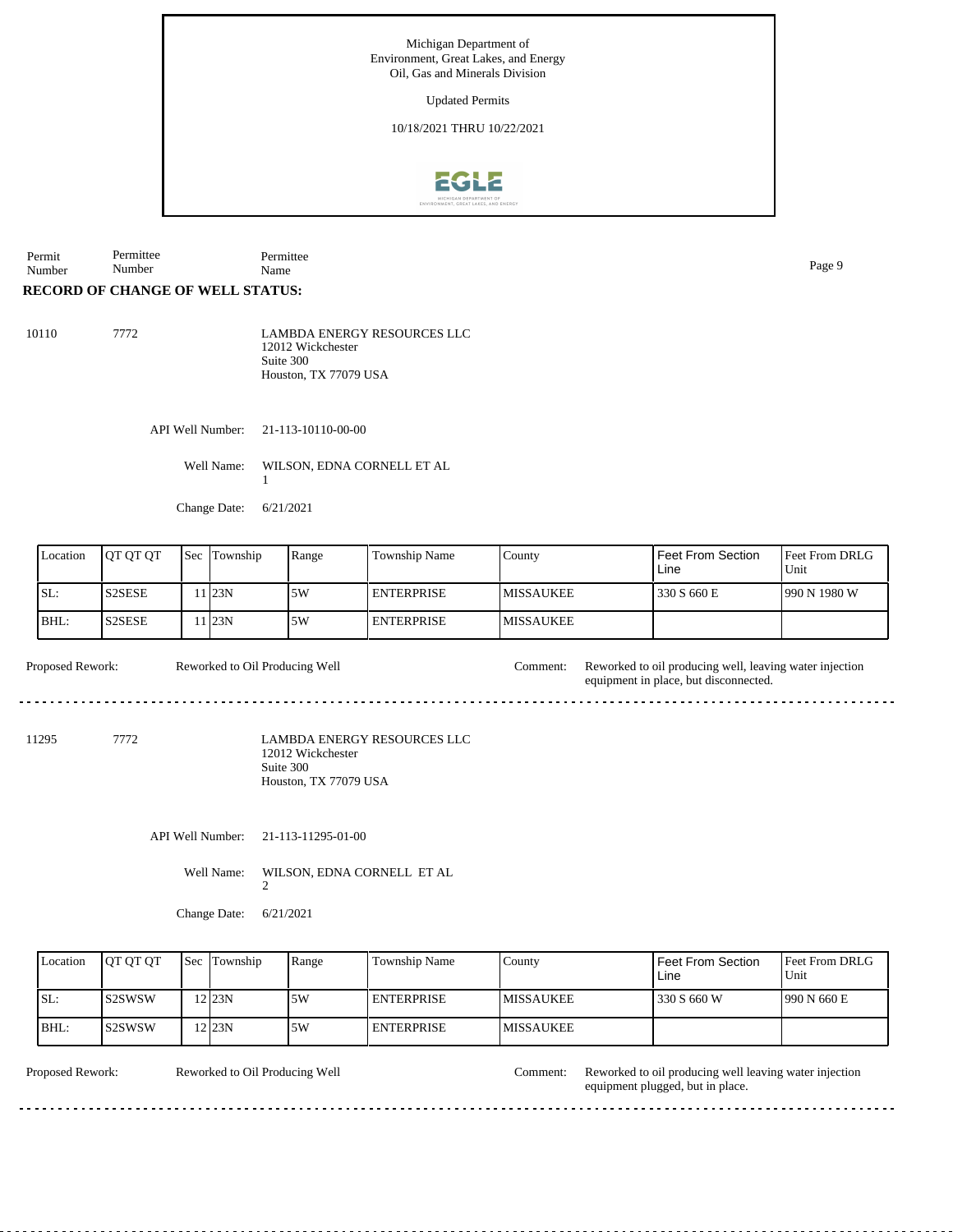Updated Permits

10/18/2021 THRU 10/22/2021



Permit Number Permittee Number

Permittee Name Page 10

12691 491 CONSUMERS ENERGY CO

> 1945 W PARNALL RD JACKSON, MI 49201

API Well Number: 21-133-12691-00-00

Well Name: MICHIGAN GAS STORAGE CO 213

Change Date: 9/17/2021

| Location | <b>IOT OT OT</b> | <b>Sec Township</b> | Range | <b>Township Name</b> | County          | I Feet From Section<br>Line | Feet From DRLG<br>Unit |
|----------|------------------|---------------------|-------|----------------------|-----------------|-----------------------------|------------------------|
| SL:      | <b>ICNNESE</b>   | $25$ <sub>20N</sub> | 7W    | <b>MARION</b>        | IOSCEOLA        | 1660 N 660 E                | 1660 N 660 E           |
| BHL:     | <b>ICNNESE</b>   | $25$ <sub>20N</sub> | 7W    | <b>MARION</b>        | <b>IOSCEOLA</b> |                             |                        |

Proposed Rework: Reworked to Underreamed Open Hole Comment: Reworked to clean well, log, underream, and return well to service. Reworked to Underreamed Open Hole

13456 7772

LAMBDA ENERGY RESOURCES LLC 12012 Wickchester Suite 300 Houston, TX 77079 USA

API Well Number: 21-113-13456-00-00

Well Name: STATE ENTERPRISE A 3

Change Date: 6/21/2021

| Location | <b>IOT OT OT</b> | <b>Sec Township</b> | Range | Township Name     | Countv            | Feet From Section<br>Line | <b>Feet From DRLG</b><br>Unit |
|----------|------------------|---------------------|-------|-------------------|-------------------|---------------------------|-------------------------------|
| SL:      | IS2SENW          | 13123N              | .5W   | <b>ENTERPRISE</b> | <b>IMISSAUKEE</b> | 530 S 660 E               | 1790 N 660 E                  |
| BHL:     | IS2SENW          | 13 23N              | .5W   | <b>ENTERPRISE</b> | <b>IMISSAUKEE</b> |                           |                               |

Reworked to Oil Producing Well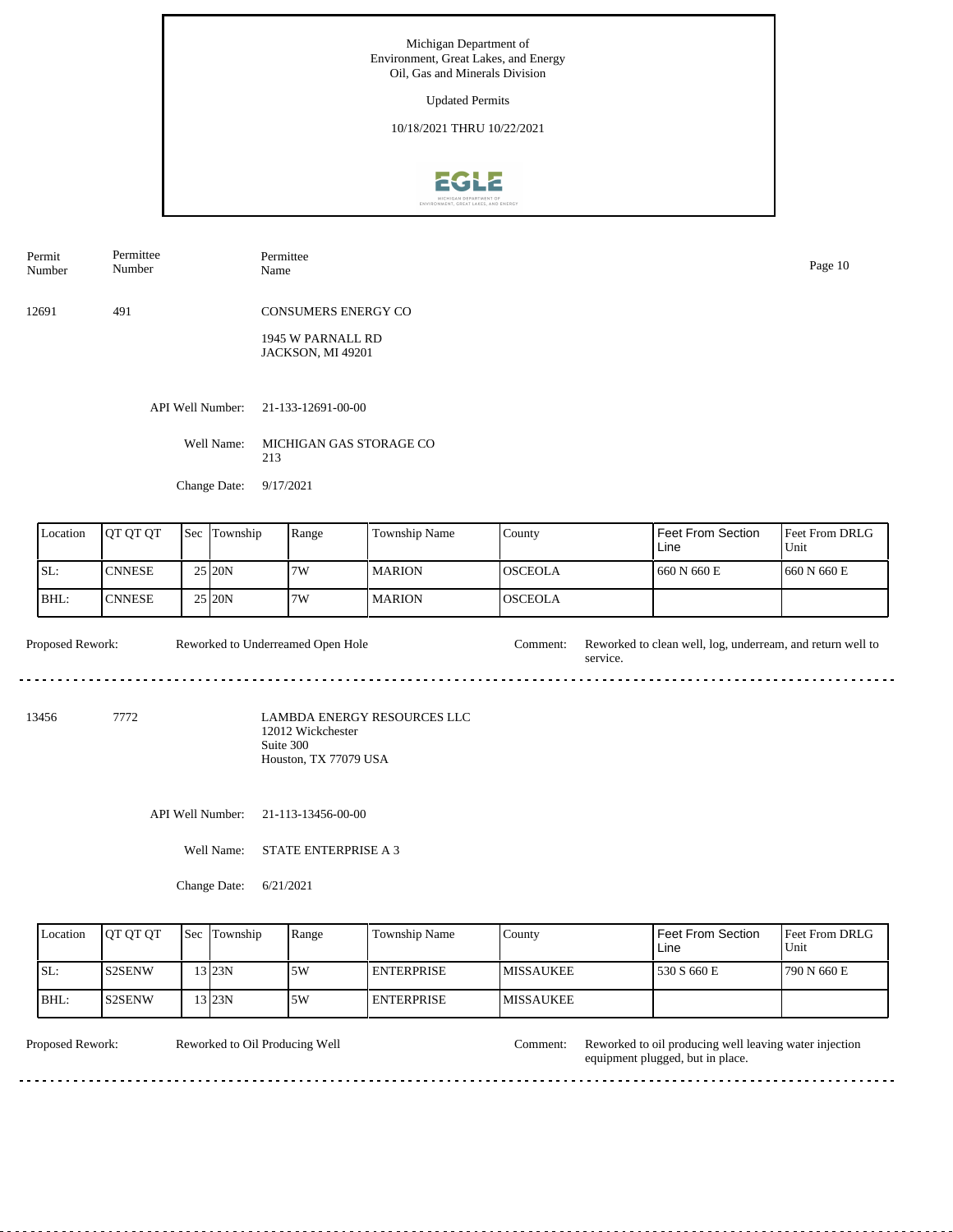Updated Permits

10/18/2021 THRU 10/22/2021



API Well Number: 21-113-14321-00-00 14321 7772 LAMBDA ENERGY RESOURCES LLC 12012 Wickchester Suite 300 Houston, TX 77079 USA Permit Number Permittee Number Permittee Name Page 11

Well Name: CARPENTER, BEN E 1

Change Date: 6/21/2021

| Location | <b>JOT OT OT</b> | <b>Sec</b> Township | Range | <b>Township Name</b> | County            | Feet From Section<br>Line | Feet From DRLG<br>Unit |
|----------|------------------|---------------------|-------|----------------------|-------------------|---------------------------|------------------------|
| ISL:     | <b>S2NESE</b>    | 1 <sub>23N</sub>    | 5W    | I ENTERPRISE.        | <b>IMISSAUKEE</b> | 990 N 660 E               | 1330 S 660 E           |
| BHL:     | <b>S2NESE</b>    | 1 <sub>23N</sub>    | 5W    | <b>ENTERPRISE</b>    | <b>IMISSAUKEE</b> |                           |                        |

Proposed Rework: Reworked to Oil Producing Well Comment: Reworked to oil producing well leaving water injection Reworked to Oil Producing Well equipment plugged, but in place. 

14490 491

CONSUMERS ENERGY CO

1945 W PARNALL RD JACKSON, MI 49201

API Well Number: 21-035-14490-00-00

Well Name: MICHIGAN GAS STORAGE CO 403

Change Date: 9/21/2021

| Location | <b>IOT OT OT</b> | <b>Sec Township</b> | Range | Township Name      | County        | <b>Feet From Section</b><br>Line | <b>Feet From DRLG</b><br>Unit |
|----------|------------------|---------------------|-------|--------------------|---------------|----------------------------------|-------------------------------|
| ISL:     | <b>ICNSENE</b>   | 29 <sub>20N</sub>   | 16W   | WINTERFIELD        | <b>ICLARE</b> | 660 S 660 E                      | 1660 S 660 E                  |
| BHL:     | <b>ICNSENE</b>   | 29 <sub>20N</sub>   | 16W   | <b>WINTERFIELD</b> | <b>ICLARE</b> |                                  |                               |

Reworked to Underreamed Open Hole

Proposed Rework: Reworked to Underreamed Open Hole Comment: Reworked to clean well, run logs, underream, and return well to service.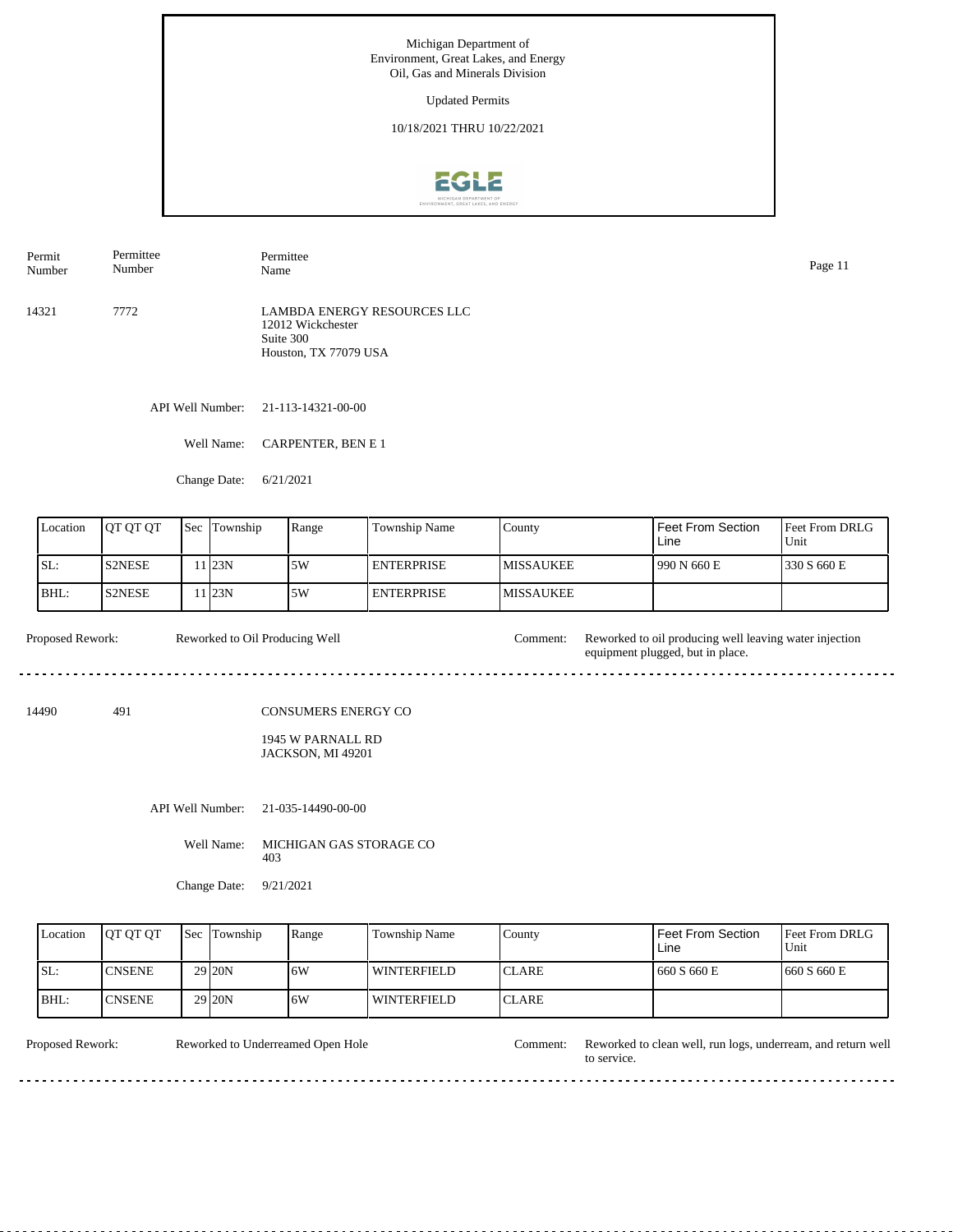Updated Permits

10/18/2021 THRU 10/22/2021



API Well Number: 21-113-14732-00-00 14732 7772 LAMBDA ENERGY RESOURCES LLC 12012 Wickchester Suite 300 Houston, TX 77079 USA Permit Number Permittee Number Permittee Name Page 12

Well Name: HORNER, F S E-1

Change Date: 6/21/2021

| Location | <b>IOT OT OT</b> | Sec | Township         | Range | Township Name      | County            | ' Feet From Section<br>Line | Feet From DRLG<br>Unit |
|----------|------------------|-----|------------------|-------|--------------------|-------------------|-----------------------------|------------------------|
| ISL:     | IS2SWNE          |     | 1 <sub>23N</sub> | .5W   | I ENTERPRISE.      | <b>IMISSAUKEE</b> | 330 S 660 W                 | 330 S 660 W            |
| BHL:     | IS2SWNE          |     | 1 <sub>23N</sub> | .5W   | <b>LENTERPRISE</b> | <b>IMISSAUKEE</b> |                             |                        |

Proposed Rework: Reworked to Oil Producing Well Comment: Reworked to oil producing well leaving water injection Reworked to Oil Producing Well equipment plugged, but in place.  $\frac{1}{2} \left( \frac{1}{2} \right) \left( \frac{1}{2} \right) \left( \frac{1}{2} \right) \left( \frac{1}{2} \right) \left( \frac{1}{2} \right)$ 

15186 7772

LAMBDA ENERGY RESOURCES LLC 12012 Wickchester Suite 300 Houston, TX 77079 USA

API Well Number: 21-113-15186-00-00

Well Name: WARD, WM H ET AL 1

Change Date: 6/21/2021

| Location | <b>IOT OT OT</b> | <b>Sec Township</b> | Range | <b>Township Name</b> | Countv            | Feet From Section<br>Line | <b>Feet From DRLG</b><br>Unit |
|----------|------------------|---------------------|-------|----------------------|-------------------|---------------------------|-------------------------------|
| ISL:     | IS2NESW          | 1 23N               | .5W   | I ENTERPRISE         | <b>IMISSAUKEE</b> | 990 N 660 E               | 1330 S 660 E                  |
| BHL:     | <b>S2NESW</b>    | 1123N               | .5W   | <b>I ENTERPRISE</b>  | <b>MISSAUKEE</b>  |                           |                               |

Reworked to Oil Producing Well

Proposed Rework: Reworked to Oil Producing Well Comment: Reworked to oil producing well leaving water injection equipment plugged, but in place.

 $- - - - - -$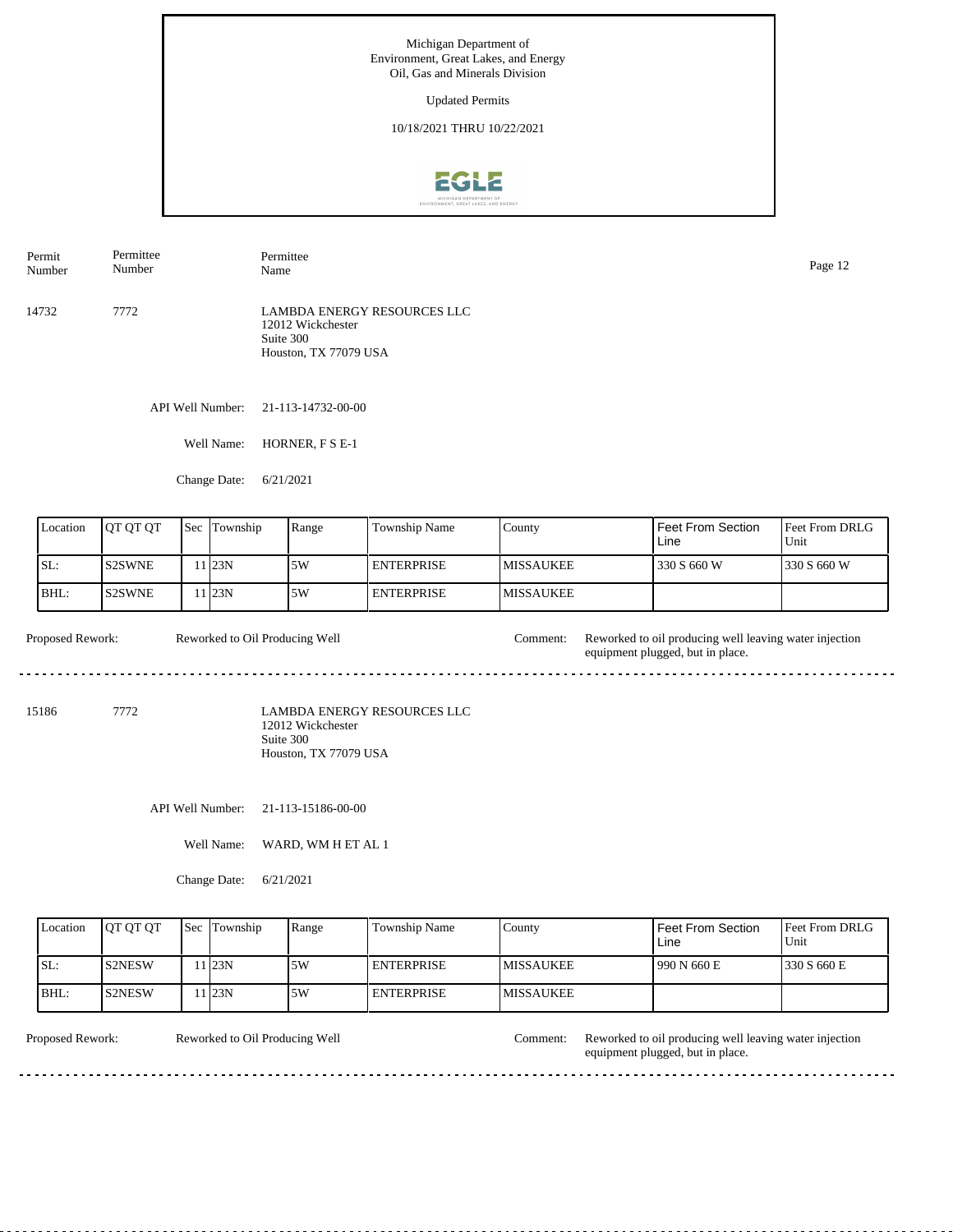Updated Permits

10/18/2021 THRU 10/22/2021



Permit Number Permittee Number Permittee Page 13<br>Name Page 13

15231 491 CONSUMERS ENERGY CO

> 1945 W PARNALL RD JACKSON, MI 49201

API Well Number: 21-133-15231-00-00

Well Name: MICH GAS STORAGE 439

Change Date: 9/16/2021

| Location | <b>IOT OT OT</b> | <b>Sec</b> | Township            | Range | Township Name | County          | Feet From Section<br>Line | <b>Feet From DRLG</b><br>Unit |
|----------|------------------|------------|---------------------|-------|---------------|-----------------|---------------------------|-------------------------------|
| ISL:     | <b>INWNENW</b>   |            | 25 20N              | 7W    | <b>MARION</b> | IOSCEOLA        | 1 660 N 660 E             | 1660 N 660 E                  |
| BHL:     | <b>INWNENW</b>   |            | $25$ <sub>20N</sub> | 7W    | <b>MARION</b> | <b>IOSCEOLA</b> |                           |                               |

Proposed Rework: Reworked to clean well, log, underream, and return well to Reworked to Underreamed Open Hole service. 

15646 7772

LAMBDA ENERGY RESOURCES LLC 12012 Wickchester Suite 300 Houston, TX 77079 USA

API Well Number: 21-113-15646-00-00

Well Name: NIX, L S 2

Change Date: 6/21/2021

| Location | <b>IOT OT OT</b> | <b>Sec Township</b> | Range | Township Name     | County            | Feet From Section<br>Line | <b>Feet From DRLG</b><br>Unit |
|----------|------------------|---------------------|-------|-------------------|-------------------|---------------------------|-------------------------------|
| ISL:     | <b>IS2NENE</b>   | $10$ <sub>23N</sub> | 5W    | <b>ENTERPRISE</b> | <b>IMISSAUKEE</b> | 990 N 660 E               | 1330 S 660 W                  |
| BHL:     | <b>IS2NENE</b>   | 10 23N              | .5W   | <b>ENTERPRISE</b> | <b>IMISSAUKEE</b> |                           |                               |

<u>. . . . . . . . . . . .</u>

Reworked to Oil Producing Well

Proposed Rework: Reworked to Oil Producing Well Comment: Reworked to oil producing well leaving water injection equipment plugged, but in place.

 $- - - - - -$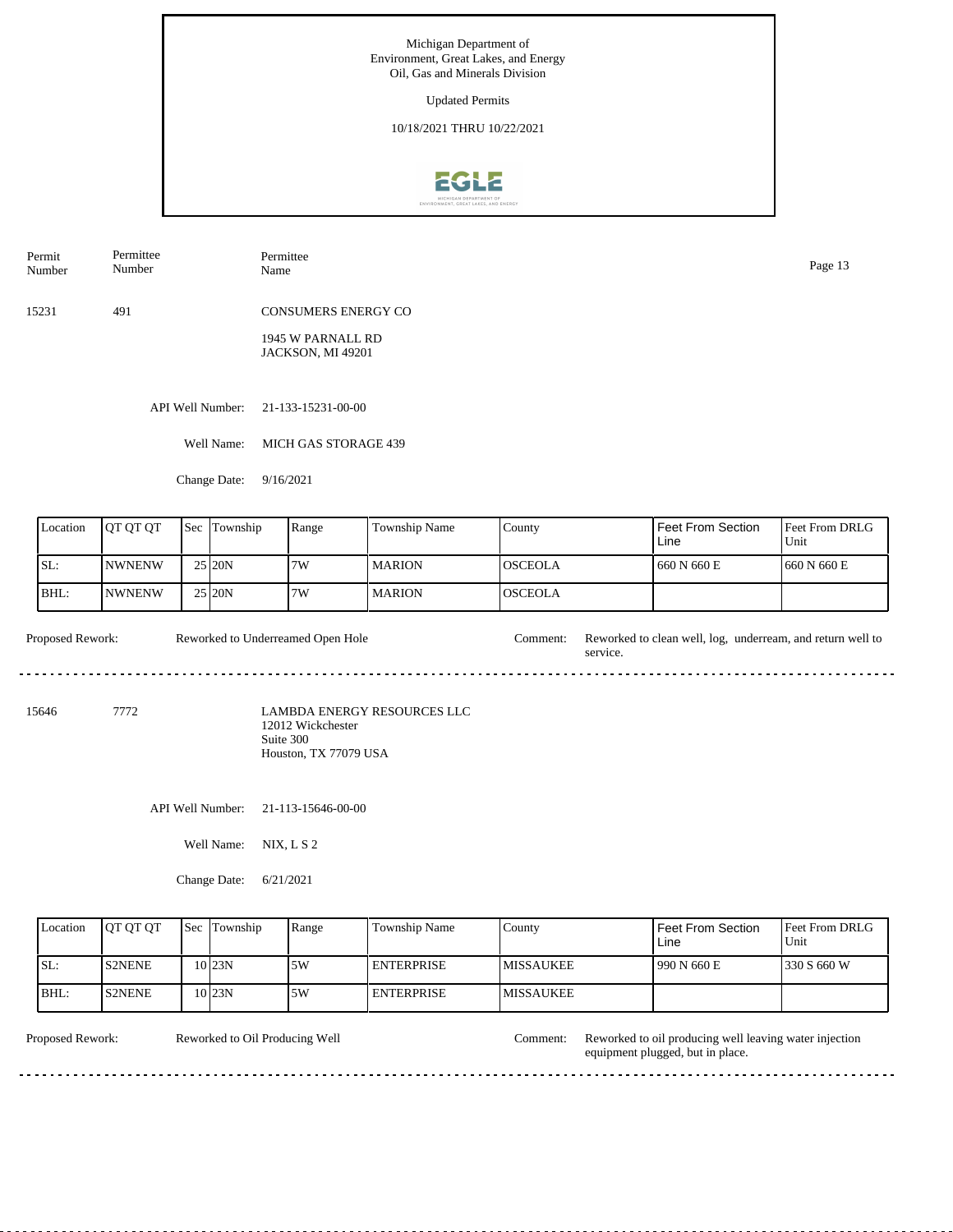Updated Permits

10/18/2021 THRU 10/22/2021



API Well Number: 21-113-16017-00-00 16017 7772 LAMBDA ENERGY RESOURCES LLC 12012 Wickchester Suite 300 Houston, TX 77079 USA Permit Number Permittee Number Permittee Name Page 14

> Well Name: WILSON, EDNA CORNELL ET AL 4

Change Date: 6/21/2021

| Location                                                                                                       | <b>QT QT QT</b>                 | Sec | Township | Range                          | Township Name     | County           | <b>Feet From Section</b><br>Line                                                           | Feet From DRLG<br>Unit |
|----------------------------------------------------------------------------------------------------------------|---------------------------------|-----|----------|--------------------------------|-------------------|------------------|--------------------------------------------------------------------------------------------|------------------------|
| SL:                                                                                                            | <b>IS2SWSE</b>                  |     | 11 23N   | 5W                             | <b>ENTERPRISE</b> | <b>MISSAUKEE</b> | 330 S 660 W                                                                                | 990 N 660 W            |
| BHL:                                                                                                           | S <sub>2</sub> SW <sub>SE</sub> |     | 11 23N   | 5W                             | <b>ENTERPRISE</b> | <b>MISSAUKEE</b> |                                                                                            |                        |
| Proposed Rework:                                                                                               |                                 |     |          | Reworked to Oil Producing Well |                   | Comment:         | Reworked to oil producing well leaving water injection<br>equipment plugged, but in place. |                        |
| <b>LAMBDA ENERGY RESOURCES LLC</b><br>16308<br>7772<br>12012 Wickchester<br>Suite 300<br>Houston, TX 77079 USA |                                 |     |          |                                |                   |                  |                                                                                            |                        |

API Well Number: 21-113-16308-00-00

Well Name: MILLER, ELZEY E 3

Change Date: 6/21/2021

|      | Location | <b>IOT OT OT</b> | <b>Sec</b> Township | Range | Township Name     | County            | <b>Feet From Section</b><br>Line | <b>Feet From DRLG</b><br>Unit |
|------|----------|------------------|---------------------|-------|-------------------|-------------------|----------------------------------|-------------------------------|
| ISL: |          | <b>IS2SWNE</b>   | 13123N              | 15W   | <b>ENTERPRISE</b> | <b>IMISSAUKEE</b> | 230 S 660 W                      | 12410 N 660 W                 |
| BHL: |          | IS2SWNE          | 13123N              | 15W   | <b>ENTERPRISE</b> | <b>IMISSAUKEE</b> |                                  |                               |

Reworked to Oil Producing Well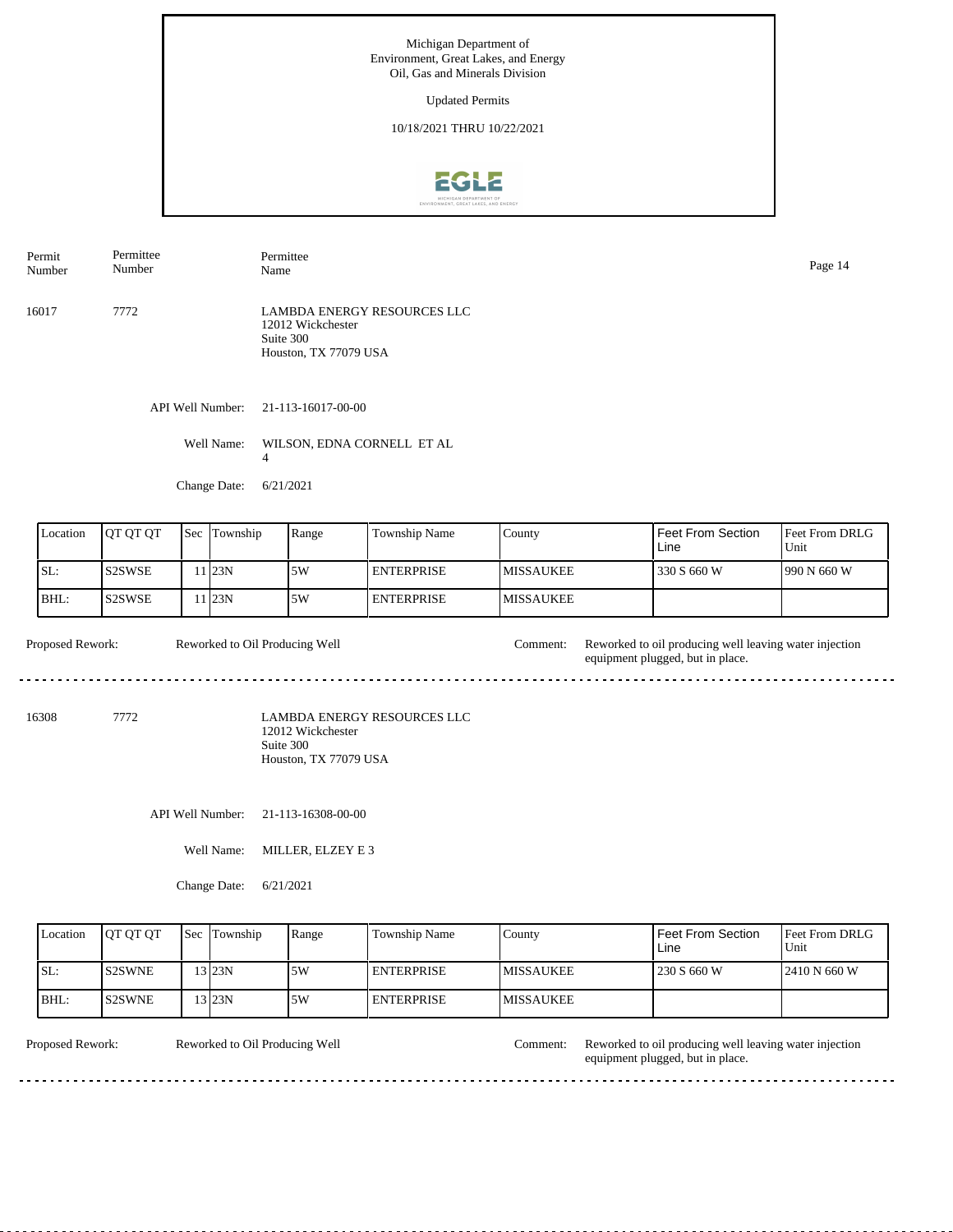Updated Permits

10/18/2021 THRU 10/22/2021



Permit Number Permittee Number

16401 7772 LAMBDA ENERGY RESOURCES LLC 12012 Wickchester Suite 300 Houston, TX 77079 USA

API Well Number: 21-113-16401-00-00

Well Name: STATE ENTERPRISE B 3

Permittee

Change Date: 6/21/2021

| Location | <b>OT OT OT</b> | Sec | Township | Range | Township Name     | County            | <b>Feet From Section</b><br>Line | <b>IFeet From DRLG</b><br>Unit |
|----------|-----------------|-----|----------|-------|-------------------|-------------------|----------------------------------|--------------------------------|
| ISL:     | IS2SWSW         |     | 1 23N    | .5W   | <b>ENTERPRISE</b> | <b>IMISSAUKEE</b> | 455 S 660 W                      | 1455 S 660 W                   |
| BHL:     | lS2SWSW         |     | 1 I23N   | 5W    | <b>ENTERPRISE</b> | <b>IMISSAUKEE</b> |                                  |                                |

Proposed Rework: Reworked to Oil Producing Well Comment: Reworked to oil producing well leaving water injection Reworked to Oil Producing Well equipment plugged, but in place. <u>. . . . . . . . . . .</u> <u>. . . . . . . . . . . . .</u>

16653 7772

LAMBDA ENERGY RESOURCES LLC 12012 Wickchester Suite 300 Houston, TX 77079 USA

API Well Number: 21-113-16653-00-00

Well Name: WILSON, EDNA CORNELL ET AL

5

Change Date: 6/21/2021

| Location | <b>IOT OT OT</b> | <b>Sec Township</b> | Range | Township Name       | County            | Feet From Section<br>Line | <b>IFeet From DRLG</b><br>Unit |
|----------|------------------|---------------------|-------|---------------------|-------------------|---------------------------|--------------------------------|
| ISL:     | IS2NWNW          | $13$ 23N            | .5W   | <b>I ENTERPRISE</b> | <b>IMISSAUKEE</b> | 990 N 660 W               | 1330 S 1980 E                  |
| BHL:     | IS2NWNW          | 13123N              | .5W   | <b>ENTERPRISE</b>   | <b>IMISSAUKEE</b> |                           |                                |

Reworked to Oil Producing Well

Proposed Rework: Reworked to Oil Producing Well Comment: Reworked to oil producing well leaving water injection equipment plugged, but in place.

Name Page 15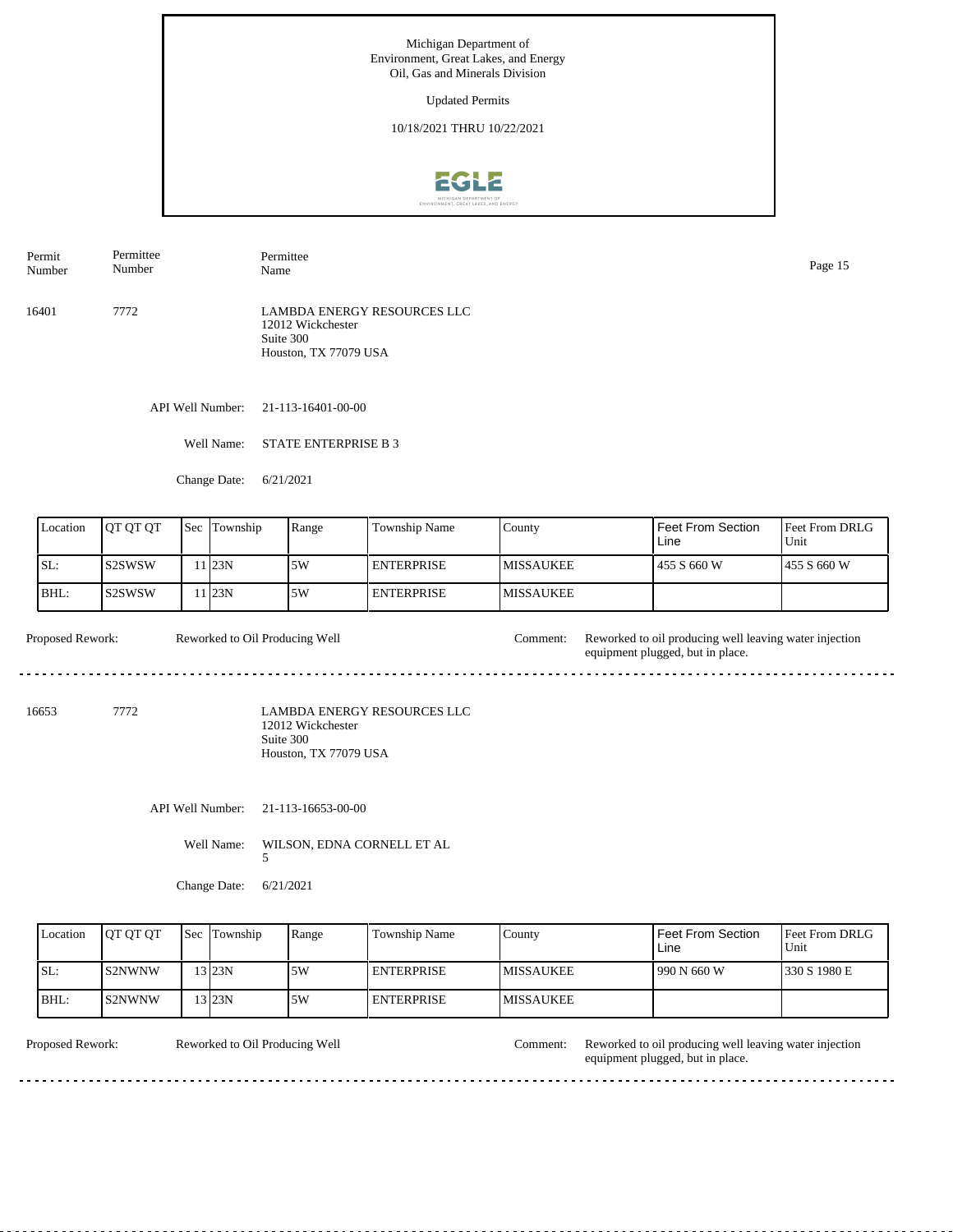Updated Permits

10/18/2021 THRU 10/22/2021



Permit Number Permittee Number Permittee Name Page 16

16707 7772 LAMBDA ENERGY RESOURCES LLC 12012 Wickchester Suite 300 Houston, TX 77079 USA

API Well Number: 21-113-16707-00-00

Well Name: GRIESHAMMER, CHARLES 1

Change Date: 6/21/2021

| Location | <b>OT OT OT</b> | <b>Sec</b> | Township | Range | Township Name     | County            | <b>Feet From Section</b><br>Line | <b>Feet From DRLG</b><br>Unit |
|----------|-----------------|------------|----------|-------|-------------------|-------------------|----------------------------------|-------------------------------|
| ISL:     | <b>S2SENE</b>   |            | 4 23N    | .5W   | I ENTERPRISE.     | <b>IMISSAUKEE</b> | 330 S 660 E                      | 1330 S 660 E                  |
| IBHL:    | <b>S2SENE</b>   |            | 4 23N    | 5W    | <b>ENTERPRISE</b> | <b>IMISSAUKEE</b> |                                  |                               |

Proposed Rework: Reworked to Oil Producing Well Comment: Reworked to oil producing well leaving water injection Reworked to Oil Producing Well equipment plugged, but in place. <u>. . . . . . . . . . .</u> <u>. . . . . . . . . . . . . .</u>

16742 7772

LAMBDA ENERGY RESOURCES LLC 12012 Wickchester Suite 300 Houston, TX 77079 USA

API Well Number: 21-113-16742-00-00

Well Name: MILTNER, HENRY ESTATE OF DECEASED "B" 1

Change Date: 6/21/2021

| Location | <b>OT OT OT</b> | <b>Sec Township</b> | Range | Township Name     | County            | Feet From Section<br>Line | <b>Feet From DRLG</b><br>Unit |
|----------|-----------------|---------------------|-------|-------------------|-------------------|---------------------------|-------------------------------|
| ISL:     | <b>IS2SWNE</b>  | $10$ <sub>23N</sub> | 15W   | <b>ENTERPRISE</b> | <b>IMISSAUKEE</b> | 330 S 660 W               | 1330 S 660 W                  |
| IBHL:    | IS2SWNE         | $10$ <sub>23N</sub> | .5W   | <b>ENTERPRISE</b> | <b>IMISSAUKEE</b> |                           |                               |

Reworked to Oil Producing Well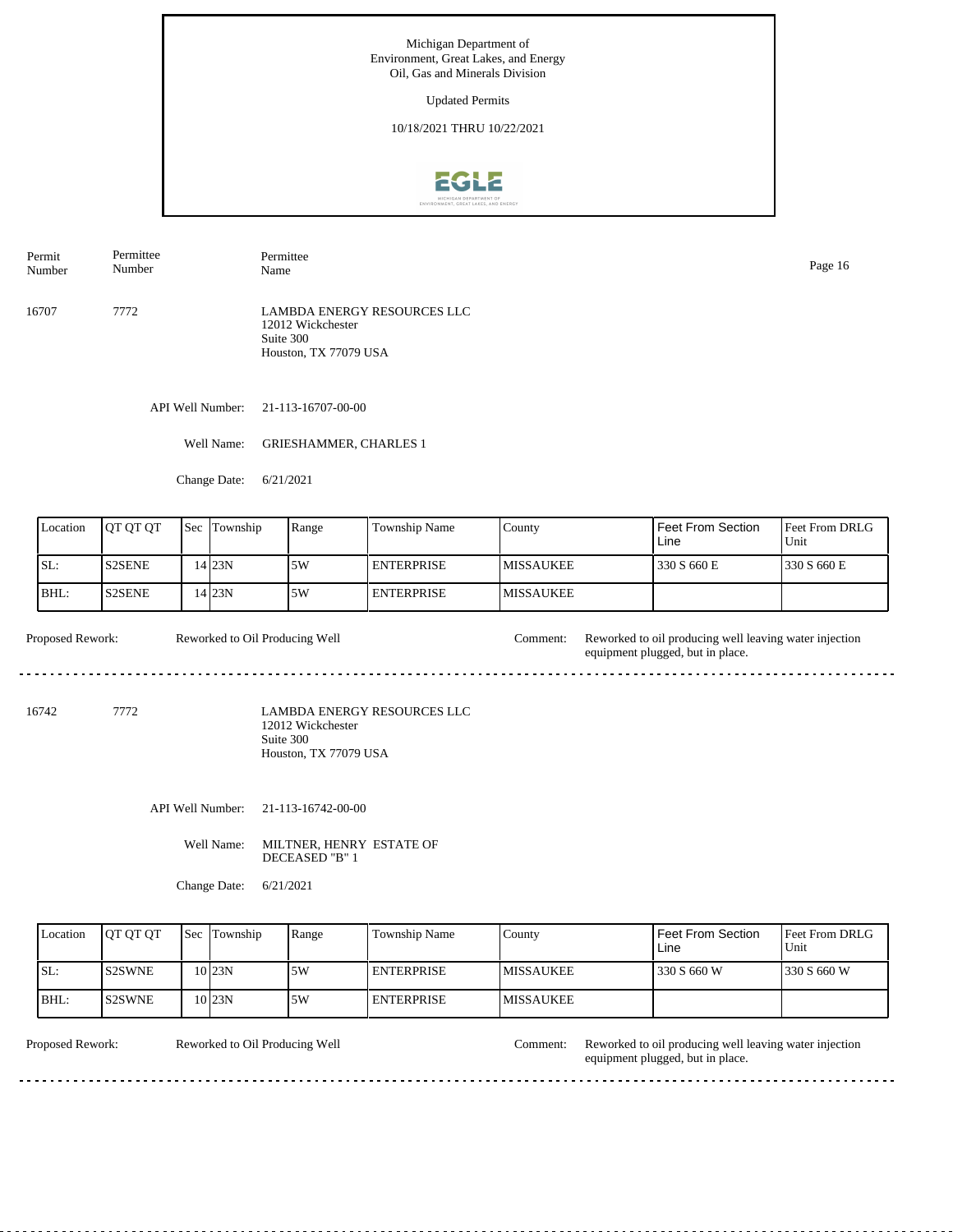Updated Permits

10/18/2021 THRU 10/22/2021



API Well Number: 21-113-17413-00-00 17413 7772 LAMBDA ENERGY RESOURCES LLC 12012 Wickchester Suite 300 Houston, TX 77079 USA Permit Number Permittee Number Permittee Name Page 17

Well Name: MILLER, ELZEY E 4

Change Date: 6/21/2021

| Location | <b>IOT OT OT</b> | <b>Sec</b> | Township | Range | <b>Township Name</b> | County            | Feet From Section<br>Line | <b>Feet From DRLG</b><br>Unit |
|----------|------------------|------------|----------|-------|----------------------|-------------------|---------------------------|-------------------------------|
| SL:      | <b>IS2SENE</b>   |            | 13 I23N  | 5W    | I ENTERPRISE         | <b>IMISSAUKEE</b> | 230 S 610 E               | 12870 S 610 E                 |
| IBHL:    | IS2SENE.         |            | 3 23N    | .5W   | I ENTERPRISE         | <b>IMISSAUKEE</b> |                           |                               |

Proposed Rework: Reworked to Oil Producing Well Comment: Reworked to oil producing well leaving water injection Reworked to Oil Producing Well equipment plugged, but in place. <u>. . . . . . . . . . .</u> <u>. . . . . . . . . . . . .</u>

17498 7772

LAMBDA ENERGY RESOURCES LLC 12012 Wickchester Suite 300 Houston, TX 77079 USA

API Well Number: 21-113-17498-00-00

Well Name: WILSON, EDNA CORNELL ET AL

7

Change Date: 6/21/2021

| Location | <b>OT OT OT</b> | <b>Sec</b> Township | Range | Township Name     | County            | Feet From Section<br>Line | <b>IFeet From DRLG</b><br>Unit |
|----------|-----------------|---------------------|-------|-------------------|-------------------|---------------------------|--------------------------------|
| SL:      | IS2NENW         | 4 23N               | 15W   | <b>ENTERPRISE</b> | <b>IMISSAUKEE</b> | 1990 N 660 E              | 990 N 1980 W                   |
| BHL:     | IS2NENW         | 4 23N               | 5W    | <b>ENTERPRISE</b> | <b>IMISSAUKEE</b> |                           |                                |

Reworked to Oil Producing Well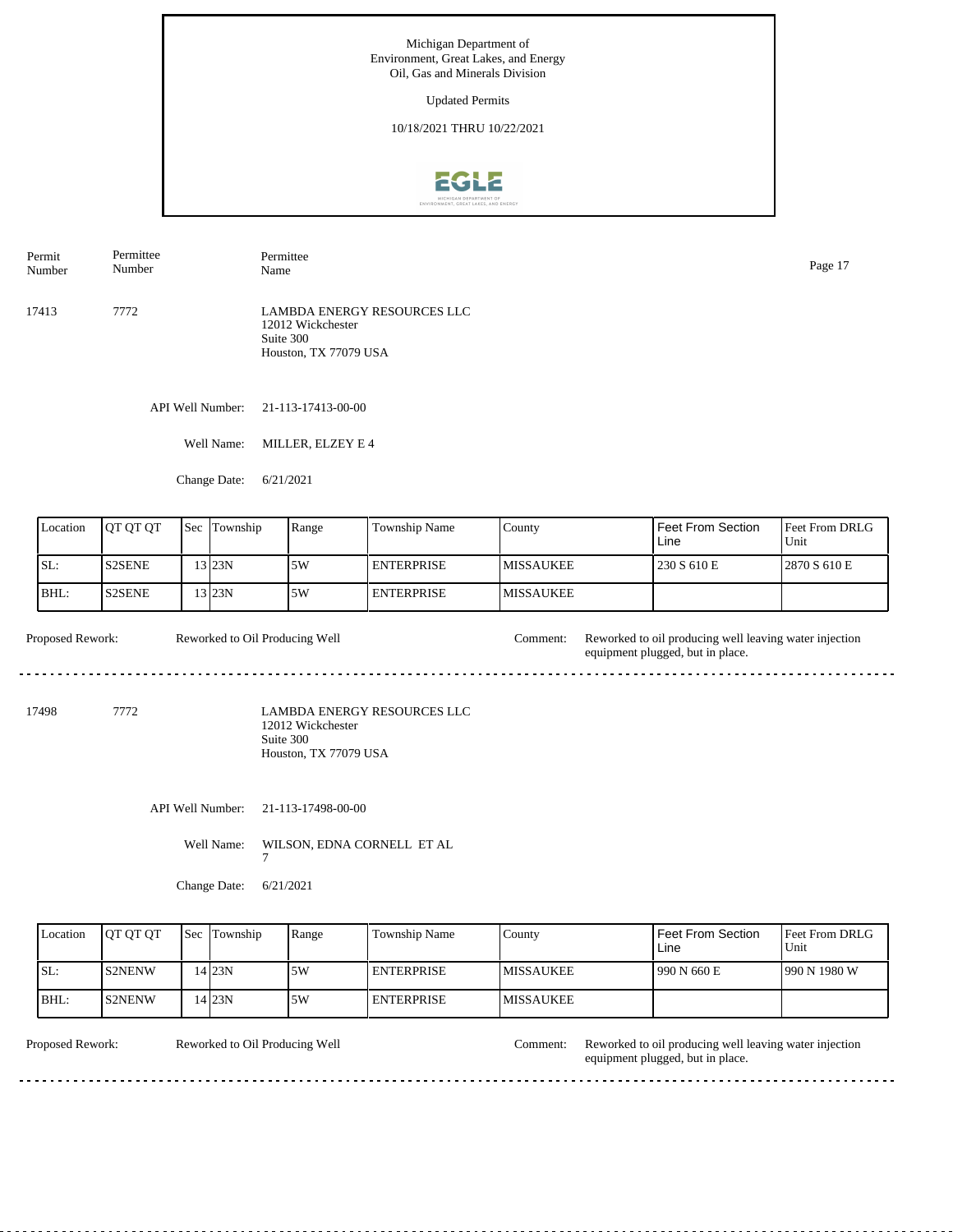Updated Permits

10/18/2021 THRU 10/22/2021



API Well Number: 21-143-18121-00-00 18121 7772 LAMBDA ENERGY RESOURCES LLC 12012 Wickchester Suite 300 Houston, TX 77079 USA Permit Number Permittee Number Permittee Name Page 18

Well Name: HORNER, F S "L" 2

Change Date: 6/21/2021

| Location | <b>OT OT OT</b> | <b>Sec</b> Township | Range | <b>Township Name</b> | County            | Feet From Section<br>Line | Feet From DRLG<br>Unit |
|----------|-----------------|---------------------|-------|----------------------|-------------------|---------------------------|------------------------|
| ISL:     | <b>IS2NWSW</b>  | 18 23N              | 14W   | LAKE                 | <b>IROSCOMMON</b> | 990 N 660 W               | 1330 S 660 W           |
| BHL:     | IS2NWSW         | 18 23N              | 14W   | <b>LAKE</b>          | <b>IROSCOMMON</b> |                           |                        |

Proposed Rework: Reworked to Oil Producing Well Comment: Reworked to oil producing well leaving water injection Reworked to Oil Producing Well equipment plugged, but in place.  $\frac{1}{2} \left( \frac{1}{2} \right) \left( \frac{1}{2} \right) \left( \frac{1}{2} \right) \left( \frac{1}{2} \right) \left( \frac{1}{2} \right)$ 

18189 7772

LAMBDA ENERGY RESOURCES LLC 12012 Wickchester Suite 300 Houston, TX 77079 USA

API Well Number: 21-113-18189-00-00

Well Name: WILSON, EDNA CORNELL 8

Change Date: 6/21/2021

| Location | <b>IOT OT OT</b> | <b>Sec</b> Township | Range | <b>Township Name</b> | Countv            | Feet From Section<br>Line | <b>Feet From DRLG</b><br>Unit |
|----------|------------------|---------------------|-------|----------------------|-------------------|---------------------------|-------------------------------|
| ISL:     | IS2NWNE          | 4 23N               | .5W   | I ENTERPRISE         | <b>IMISSAUKEE</b> | 1990 N 660 W              | 1650 S 3300 W                 |
| IBHL:    | <b>IS2NWNE</b>   | 4 23N               | .5W   | <b>I ENTERPRISE</b>  | <b>IMISSAUKEE</b> |                           |                               |

Reworked to Oil Producing Well

Proposed Rework: Reworked to Oil Producing Well Comment: Reworked to oil producing well leaving water injection equipment plugged, but in place.

<u>. . . . . .</u>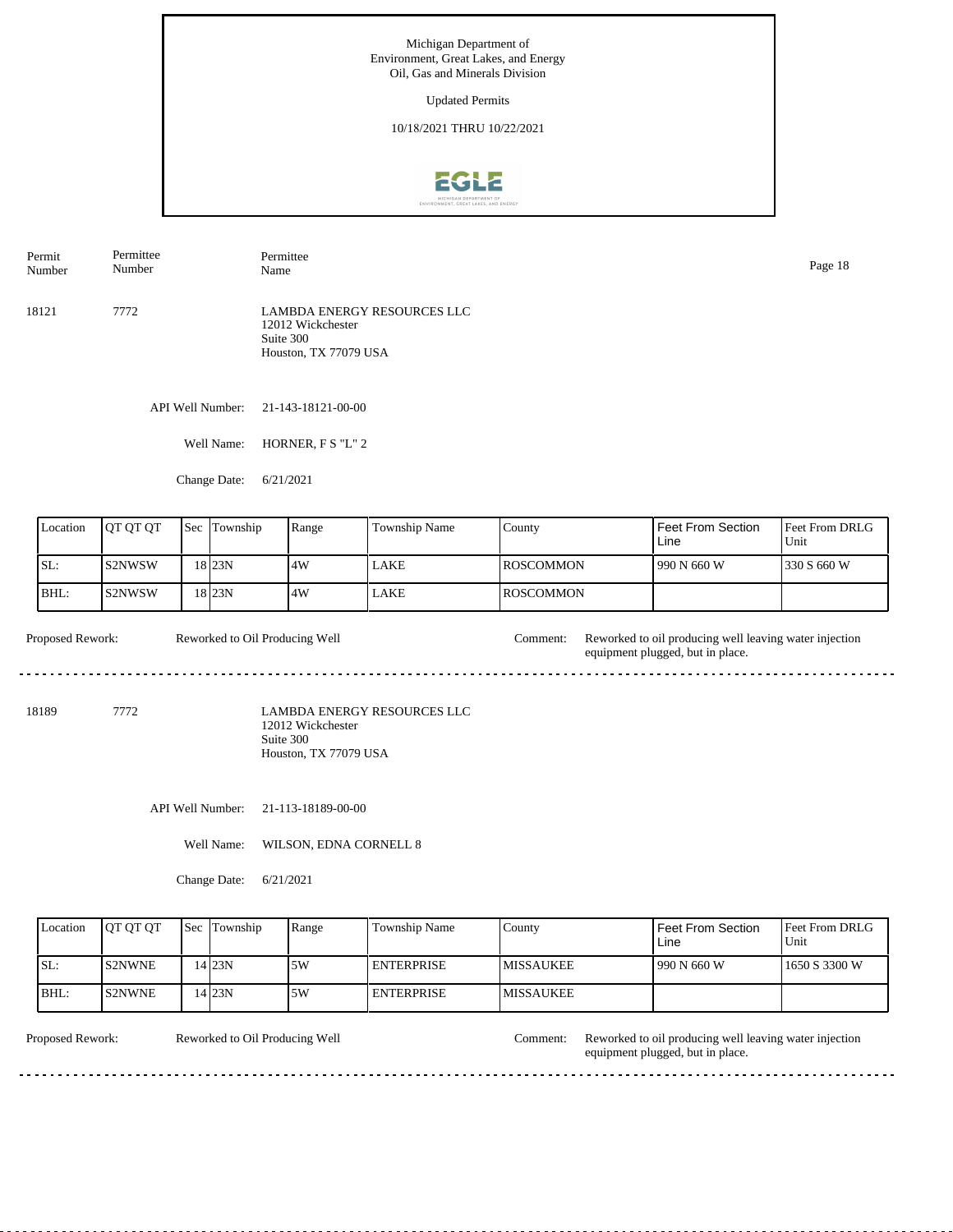Updated Permits

10/18/2021 THRU 10/22/2021



API Well Number: 21-113-18271-00-00 18271 7772 LAMBDA ENERGY RESOURCES LLC 12012 Wickchester Suite 300 Houston, TX 77079 USA Permit Number Permittee Number Permittee Name Page 19

Well Name: MILLER, ELZEY E 5

Change Date: 6/21/2021

| Location | <b>OT OT OT</b> | <b>Sec</b> | Township | Range | Township Name     | County            | Feet From Section<br>Line | <b>Feet From DRLG</b><br>Unit |
|----------|-----------------|------------|----------|-------|-------------------|-------------------|---------------------------|-------------------------------|
| ISL:     | S2NESE          |            | $3$ 23N  | .5W   | I ENTERPRISE      | <b>IMISSAUKEE</b> | 1090 N 685 E              | 1550 S 685 E                  |
| IBHL:    | <b>S2NESE</b>   |            | 13 23N   | 5W    | <b>ENTERPRISE</b> | <b>IMISSAUKEE</b> |                           |                               |

Proposed Rework: Reworked to Oil Producing Well Comment: Reworked to oil producing well leaving water injection Reworked to Oil Producing Well equipment plugged, but in place.  $\frac{1}{2} \left( \frac{1}{2} \right) \left( \frac{1}{2} \right) \left( \frac{1}{2} \right) \left( \frac{1}{2} \right) \left( \frac{1}{2} \right)$ 

20964 491

CONSUMERS ENERGY CO

1945 W PARNALL RD JACKSON, MI 49201

API Well Number: 21-035-20964-00-00

Well Name: M G S C 940

Change Date: 10/12/2021

| Location | <b>OT OT OT</b> | <b>Sec</b> Township | Range | Township Name      | County        | Feet From Section<br>Line | Feet From DRLG<br>Unit |
|----------|-----------------|---------------------|-------|--------------------|---------------|---------------------------|------------------------|
| ISL:     | <b>INENWSE</b>  | 120N                | 16W   | <b>WINTERFIELD</b> | <b>ICLARE</b> | 100 N 1220 W              | 100 N 1220 W           |
| IBHL:    | <b>INENWSE</b>  | . 20N               | 16W   | <b>WINTERFIELD</b> | ICLARE        |                           |                        |

<u>. . . . . . .</u>

Reworked to Underreamed Open Hole

Proposed Rework: Reworked to Underreamed Open Hole Comment: Reworked to clean well, log, underream, and return well to service.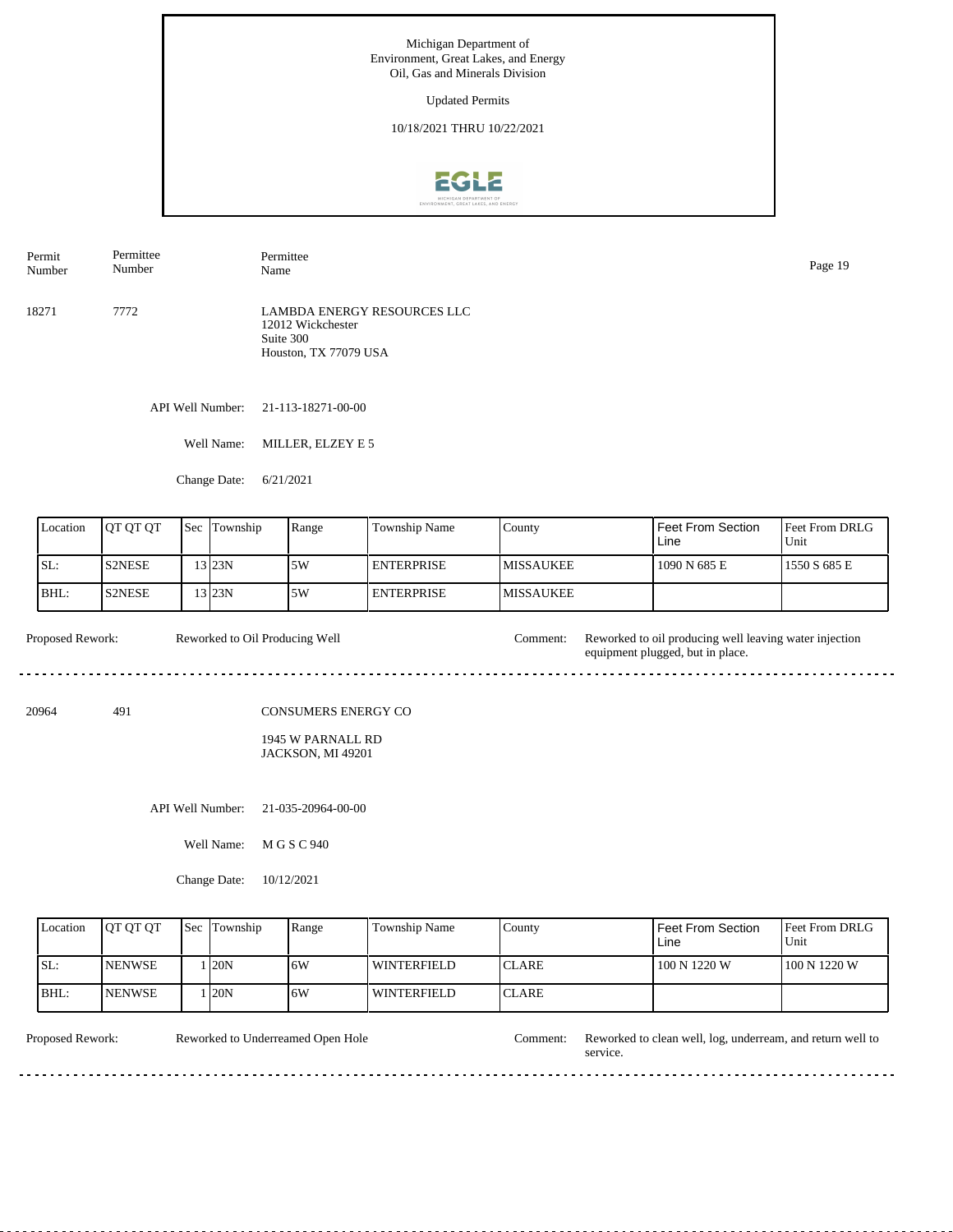Updated Permits

10/18/2021 THRU 10/22/2021



Permit Number Permittee Number Permittee Name Page 20

30176 7772 LAMBDA ENERGY RESOURCES LLC 12012 Wickchester Suite 300 Houston, TX 77079 USA

API Well Number: 21-113-30176-00-00

Well Name: ENTERPRISE UNIT TR 1 B-4

Change Date: 6/21/2021

| Location | <b>IOT OT OT</b> | <b>Sec Township</b> | Range | <b>Township Name</b> | County            | Feet From Section<br>Line | <b>IFeet From DRLG</b><br>Unit |
|----------|------------------|---------------------|-------|----------------------|-------------------|---------------------------|--------------------------------|
| ISL:     | IS2SESW          | 12 <sub>23N</sub>   | 5W    | I ENTERPRISE         | <b>IMISSAUKEE</b> | 105 S 660 E               | 1330 S 660 E                   |
| BHL:     | IS2SESW          | 12 23N              | .5W   | I ENTERPRISE         | <b>IMISSAUKEE</b> |                           |                                |

Proposed Rework: Reworked to Oil Producing Well Comment: Reworked to oil producing well leaving water injection Reworked to Oil Producing Well equipment plugged, but in place.  $\frac{1}{2} \left( \frac{1}{2} \right) \left( \frac{1}{2} \right) \left( \frac{1}{2} \right) \left( \frac{1}{2} \right) \left( \frac{1}{2} \right)$ 

33340 7772

LAMBDA ENERGY RESOURCES LLC 12012 Wickchester Suite 300 Houston, TX 77079 USA

API Well Number: 21-143-33340-00-00

Well Name: ENTERPRISE UNIT TR 11 3

Change Date: 6/21/2021

| Location | <b>IOT OT OT</b> | <b>Sec</b> Township | Range | Township Name | County            | <b>Feet From Section</b><br>Line | <b>Feet From DRLG</b><br>Unit |
|----------|------------------|---------------------|-------|---------------|-------------------|----------------------------------|-------------------------------|
| ISL:     | IS2NWNW          | 18 <sub>23N</sub>   | 14W   | <b>LAKE</b>   | <b>IROSCOMMON</b> | 1200 N 675 W                     |                               |
| BHL:     | IS2NWNW          | 18 23N              | 14W   | LAKE          | <b>IROSCOMMON</b> |                                  |                               |

Reworked to Oil Producing Well

Proposed Rework: Reworked to Oil Producing Well Comment: Reworked to oil producing well leaving water injection equipment plugged, but in place.

 $- - - - - -$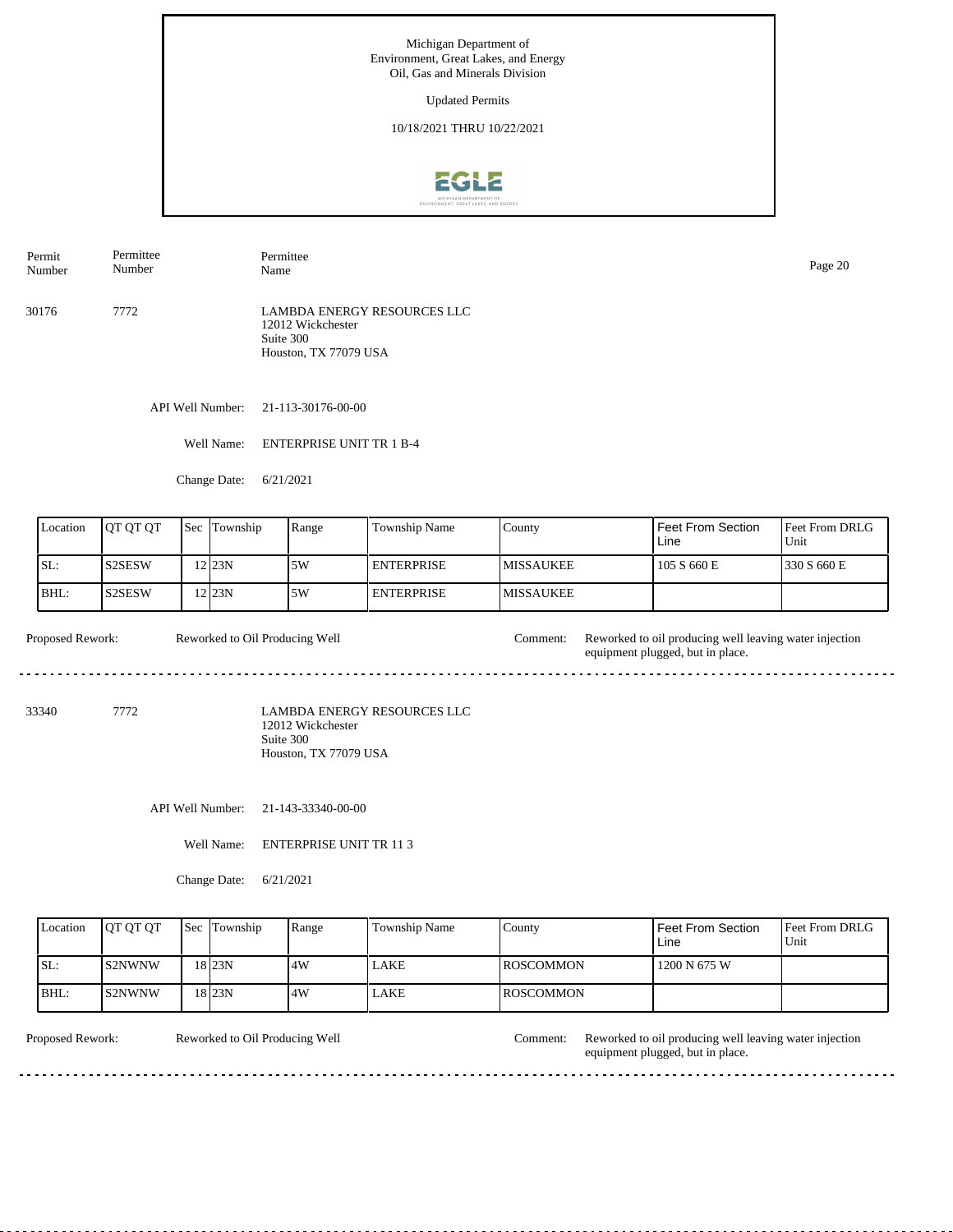Updated Permits

10/18/2021 THRU 10/22/2021



Permit Number Permittee Number Permittee Name Page 21

33536 7772 LAMBDA ENERGY RESOURCES LLC 12012 Wickchester Suite 300 Houston, TX 77079 USA

API Well Number: 21-113-33536-00-00

Well Name: ENTERPRISE UNIT TRACT 3 7

Change Date: 6/21/2021

| Location | <b>OT OT OT</b> | <b>Sec</b> | Township            | Range | Township Name     | County            | <b>Feet From Section</b><br>Line | <b>Feet From DRLG</b><br>Unit |
|----------|-----------------|------------|---------------------|-------|-------------------|-------------------|----------------------------------|-------------------------------|
| ISL:     | IS2NWSE         |            | $3$ <sub>23</sub> N | 5W    | <b>ENTERPRISE</b> | <b>IMISSAUKEE</b> | 1987 N 666 W                     | 1331 S 0 W                    |
| BHL:     | <b>S2NWSE</b>   |            | $3$ 23N             | 5W    | <b>ENTERPRISE</b> | <b>IMISSAUKEE</b> |                                  |                               |

Proposed Rework: Reworked to Oil Producing Well Comment: Reworked to oil producing well leaving water injection Reworked to Oil Producing Well equipment plugged, but in place.  $\frac{1}{2} \left( \frac{1}{2} \right) \left( \frac{1}{2} \right) \left( \frac{1}{2} \right) \left( \frac{1}{2} \right) \left( \frac{1}{2} \right)$ 

33593 7772

LAMBDA ENERGY RESOURCES LLC 12012 Wickchester Suite 300 Houston, TX 77079 USA

API Well Number: 21-113-33593-00-00

Well Name: ENTERPRISE UNIT TRACT 1 16

Change Date: 6/21/2021

|      | Location | <b>IOT OT OT</b> | <b>Sec Township</b> | Range | <b>Township Name</b> | Countv            | Feet From Section<br>Line | <b>Feet From DRLG</b><br>Unit |
|------|----------|------------------|---------------------|-------|----------------------|-------------------|---------------------------|-------------------------------|
| ISL: |          | IS2NWSW          | 13 23N              | 5W    | <b>I ENTERPRISE</b>  | <b>IMISSAUKEE</b> | 988 N 659 W               |                               |
| BHL: |          | IS2NWSW          | 13 23N              | .5W   | <b>I ENTERPRISE</b>  | <b>MISSAUKEE</b>  |                           |                               |

Reworked to Oil Producing Well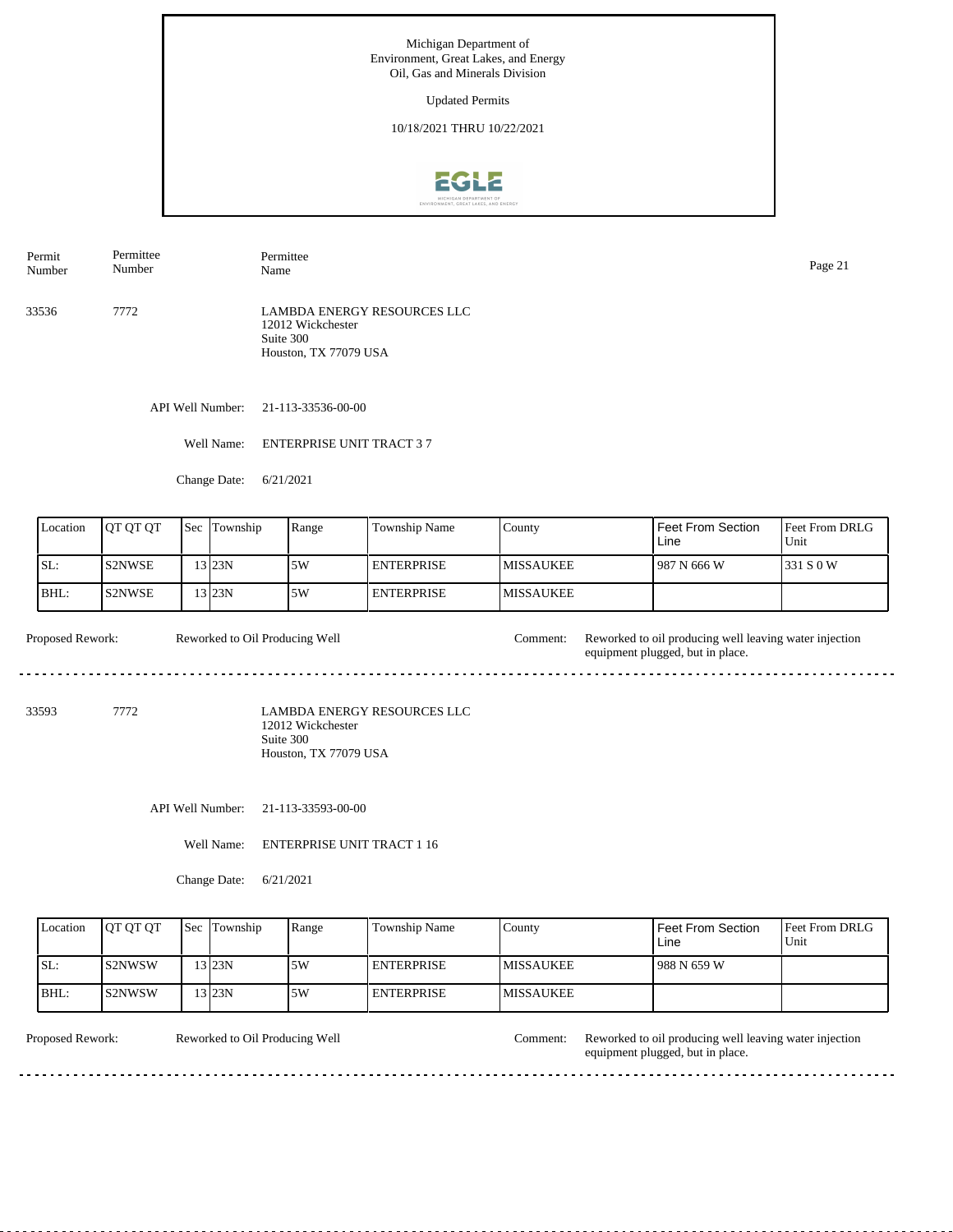Updated Permits

10/18/2021 THRU 10/22/2021



Permit Number Permittee Number Permittee

34925 7772 LAMBDA ENERGY RESOURCES LLC 12012 Wickchester Suite 300 Houston, TX 77079 USA

API Well Number: 21-143-34925-00-00

Well Name: ENTERPRISE UNIT TRACT 11 4

Change Date: 6/21/2021

| Location | <b>JOT OT OT</b> | $\text{Sec}$ | Township | Range | <b>Township Name</b> | County            | Feet From Section<br>Line | <b>Feet From DRLG</b><br>Unit |
|----------|------------------|--------------|----------|-------|----------------------|-------------------|---------------------------|-------------------------------|
| SL:      | ISWSENW          |              | 18 23N   | 14W   | LAKE                 | <b>IROSCOMMON</b> | 330 S 860 E               |                               |
| BHL:     | ISWSENW          |              | 18 23N   | 14W   | LAKE                 | <b>IROSCOMMON</b> |                           |                               |

Proposed Rework: Reworked to Oil Producing Well Comment: Reworked to oil producing well leaving water injection Reworked to Oil Producing Well equipment plugged, but in place.  $\frac{1}{2} \left( \frac{1}{2} \right) \left( \frac{1}{2} \right) \left( \frac{1}{2} \right) \left( \frac{1}{2} \right) \left( \frac{1}{2} \right)$ 

37097 7772

LAMBDA ENERGY RESOURCES LLC 12012 Wickchester Suite 300 Houston, TX 77079 USA

API Well Number: 21-143-37097-00-00

Well Name: ENTERPRISE UNIT TRACT 11 8 True Vertical Depth: 4679

Change Date: 6/21/2021

| Location | <b>IOT OT OT</b> | <b>Sec Township</b> | Range | Township Name | Countv            | <b>Feet From Section</b><br>Line | <b>Feet From DRLG</b><br>Unit |
|----------|------------------|---------------------|-------|---------------|-------------------|----------------------------------|-------------------------------|
| ISL:     | <b>ISWNWNW</b>   | 18 <sub>23N</sub>   | 4W    | LAKE          | <b>IROSCOMMON</b> | 856 N 459 W                      |                               |
| IBHL:    | <b>INWNWNW</b>   | 18 <sub>23N</sub>   | .4W   | LAKE          | <b>IROSCOMMON</b> | 390 N 496 W                      | 1390 N 2362 E                 |

Reworked to Oil Producing Well

Proposed Rework: Reworked to Oil Producing Well Comment: Reworked to oil producing well leaving water injection equipment plugged, but in place. Comment:

Page 22<br>Name Page 22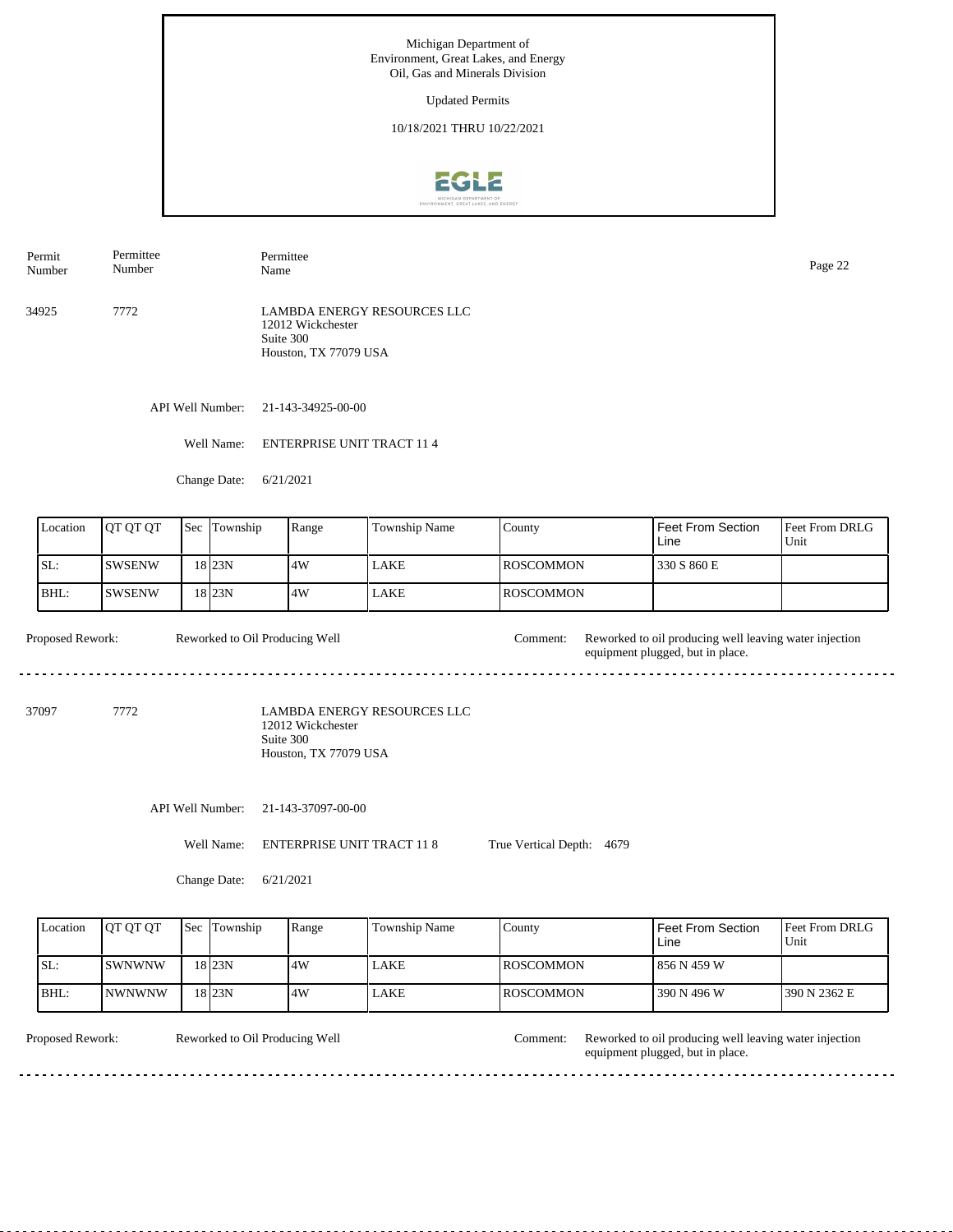Updated Permits

10/18/2021 THRU 10/22/2021



Permit Number Permittee Number Permittee Page 23<br>Name Page 23

37332 7772 LAMBDA ENERGY RESOURCES LLC 12012 Wickchester Suite 300 Houston, TX 77079 USA

API Well Number: 21-113-37332-00-00

Well Name: ENTERPRISE UNIT TRACT 6 4

Change Date: 6/21/2021

| Location | <b>OT OT OT</b> | <b>Sec</b> | Township | Range | Township Name     | County            | <b>Feet From Section</b><br>Line | <b>Feet From DRLG</b><br>Unit |
|----------|-----------------|------------|----------|-------|-------------------|-------------------|----------------------------------|-------------------------------|
| ISL:     | <b>INENWNW</b>  |            | 1 I23N   | 5W    | <b>ENTERPRISE</b> | <b>IMISSAUKEE</b> | 330 N 1270 W                     |                               |
| BHL:     | <b>INENWNW</b>  |            | 1123N    | 5W    | <b>ENTERPRISE</b> | <b>IMISSAUKEE</b> |                                  |                               |

Proposed Rework: Reworked to Oil Producing Well Comment: Reworked to oil producing well leaving water injection Reworked to Oil Producing Well equipment plugged, but in place.  $\frac{1}{2} \left( \frac{1}{2} \right) \left( \frac{1}{2} \right) \left( \frac{1}{2} \right) \left( \frac{1}{2} \right) \left( \frac{1}{2} \right)$ 

37667 7772

LAMBDA ENERGY RESOURCES LLC 12012 Wickchester Suite 300 Houston, TX 77079 USA

API Well Number: 21-113-37667-00-00

Well Name: ENTERPRISE UNIT TRACT 3 10

Change Date: 6/21/2021

| Location | <b>OT OT OT</b> | <b>Sec Township</b> | Range | Township Name      | Countv            | l Feet From Section<br>Line | Feet From DRLG<br>Unit |
|----------|-----------------|---------------------|-------|--------------------|-------------------|-----------------------------|------------------------|
| ISL:     | <b>ISENWNE</b>  | '3 23N              | .5W   | <b>LENTERPRISE</b> | <b>IMISSAUKEE</b> | 1 863 N 713 W               | 1863 N 0 W             |
| IBHL:    | <b>ISENWNE</b>  | 13 I23N             | .5W   | I ENTERPRISE       | <b>IMISSAUKEE</b> |                             |                        |

Reworked to Oil Producing Well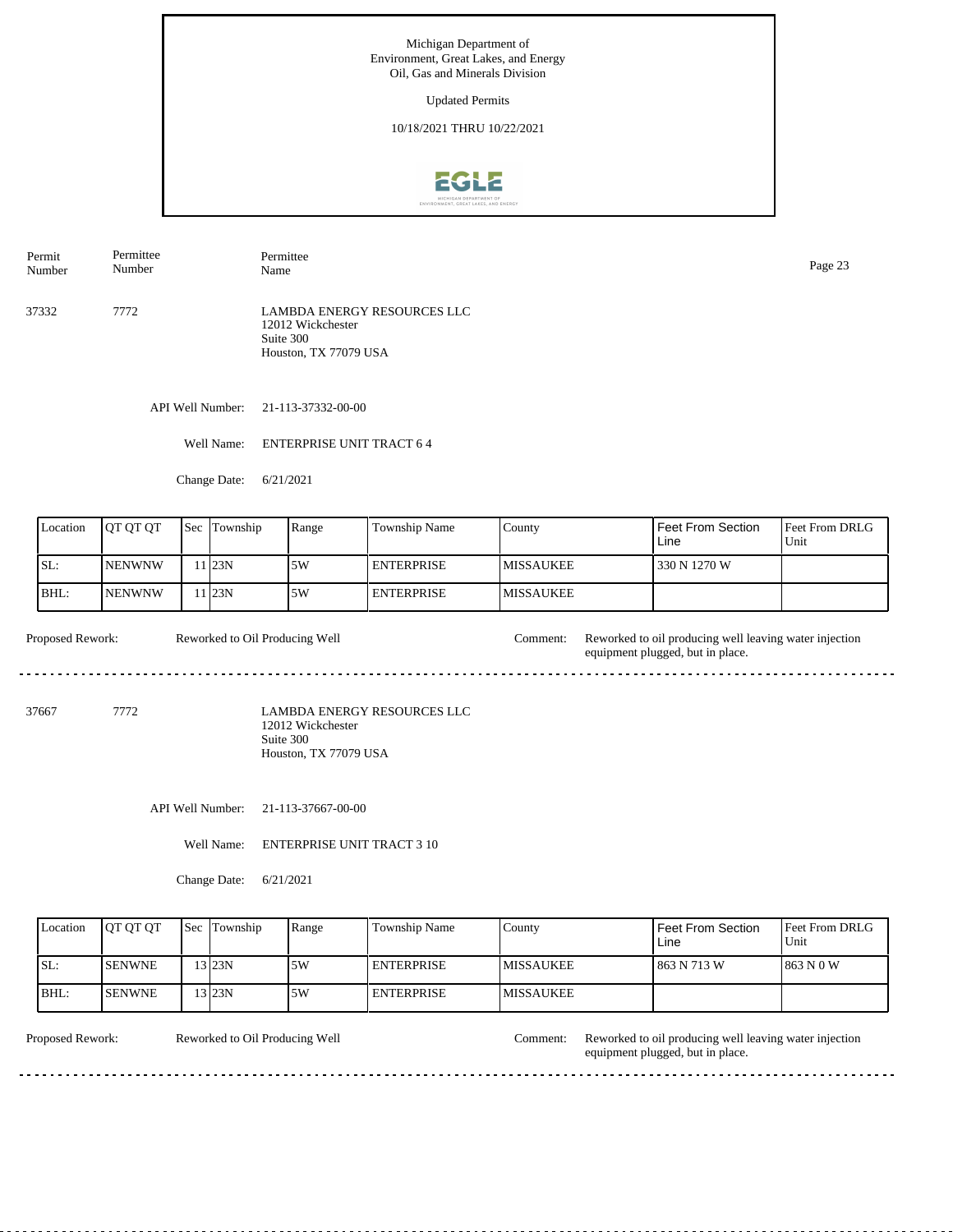Michigan Department of Environment, Great Lakes, and Energy Oil, Gas and Minerals Division Updated Permits 10/18/2021 THRU 10/22/2021



Permittee Permit Permittee Name Page 24 Number Number 57261 6310 CORE ENERGY LLC 1011 NOTEWARE DRIVE TRAVERSE CITY, MI 49686 API Well Number: 21-137-40911-04-00 Well Name: ELMAC HILLS 1-19D True Vertical Depth: 5392 Change Date: 8/20/2021 Feet From Section Location | QT QT QT | Sec | Township | Range | Township Name Sec Township County Feet From DRLG Line Unit SL: SESWNW 1W CHARLTON 2262 N 1221 W OTSEGO 19 31N BHL: NWSENW  $31N$   $1W$ **CHARLTON** OTSEGO 1640 N 1515 W 344 N 1229 E 19 Proposed Rework: Reworked for Miscellaneous Comment: Reworked to set CIBP @ 5325, perf F/ 5199 T/ 5207 in A1C, Reworked for Miscellaneous Comment: and acidize, and test. 61413 104 WEST BAY EXPLORATION COMPANY 13685 S WEST BAYSHORE DR TRAVERSE CITY, MI 49684 API Well Number: 21-035-62010-00-00 Well Name: STATE GRANT & TAYLOR 1-22 True Vertical Depth: 3851 Change Date: 12/7/2020

| Location | <b>OT OT OT</b> | Sec Township | Range | Township Name | County        | I Feet From Section<br>Line | <b>Feet From DRLG</b><br>Unit |
|----------|-----------------|--------------|-------|---------------|---------------|-----------------------------|-------------------------------|
| SL:      | <b>SENWSW</b>   | 22117N       | 4W    | <b>GRANT</b>  | <b>ICLARE</b> | 1622 S 1159 W               |                               |
| IBHL:    | <b>NESESW</b>   | 22117N       | 4W    | <b>GRANT</b>  | <b>ICLARE</b> | 904 S 2136 W                | 1904 S 506 E                  |

. . . . . . . . . . . . . . . . . .

Proposed Rework: Reworked to Continue Drilling - Straight Hole Comment: Reworked to deepen well to 4199'.